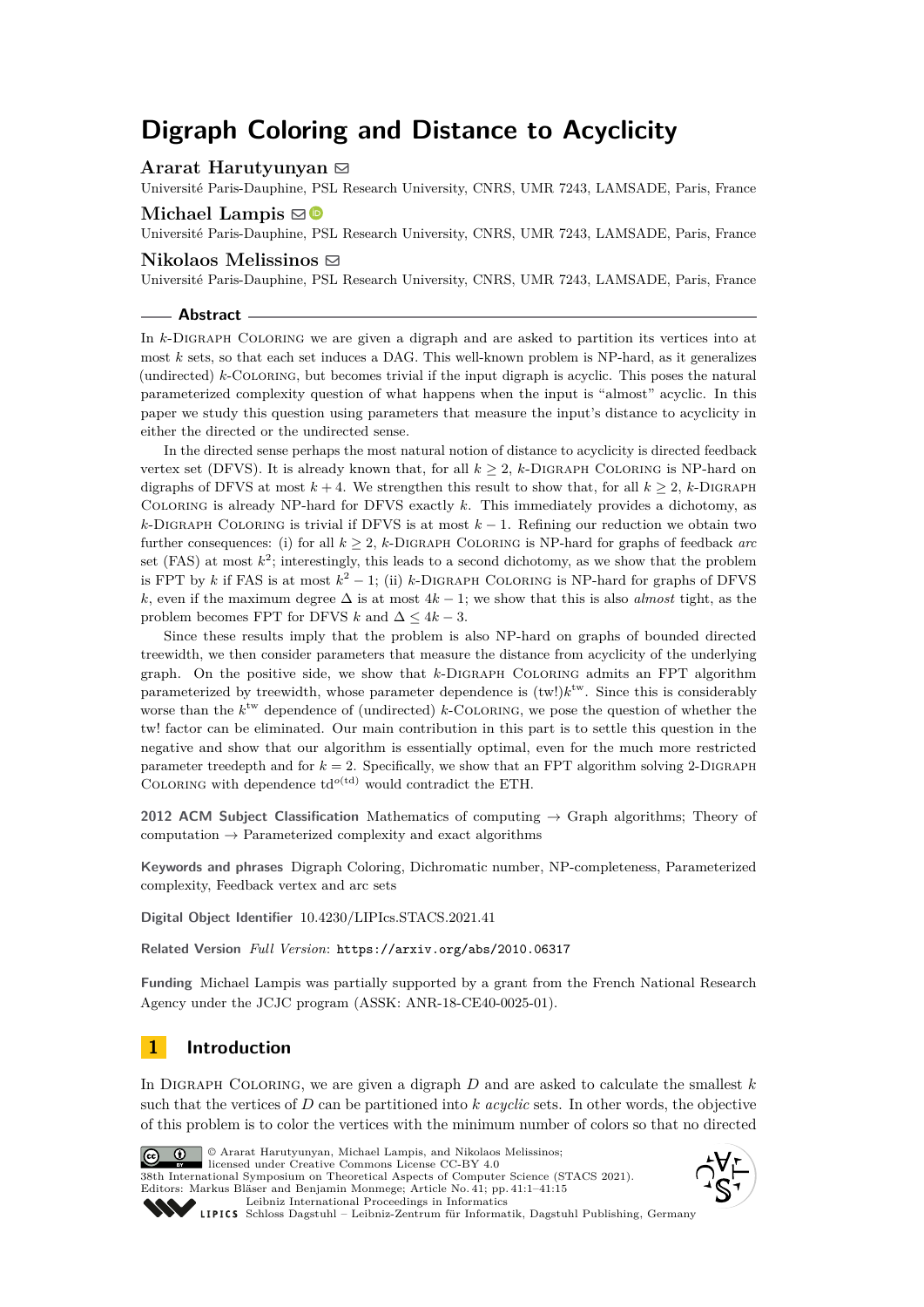## **41:2 Digraph Coloring and Distance to Acyclicity**

cycle is monochromatic. The notion of dichromatic number was introduced by V. Neumann-Lara [\[37\]](#page-14-0). More recently, digraph coloring has received much attention, in part because it turns out that many results about the chromatic number of undirected graphs quite naturally carry over to the dichromatic number of digraphs [\[1,](#page-13-0) [2,](#page-13-1) [4,](#page-13-2) [7,](#page-13-3) [11,](#page-13-4) [20,](#page-14-1) [21,](#page-14-2) [22,](#page-14-3) [23,](#page-14-4) [24,](#page-14-5) [32,](#page-14-6) [34,](#page-14-7) [35,](#page-14-8) [38\]](#page-14-9). We note that DIGRAPH COLORING generalizes COLORING (if we simply replace all edges of a graph by pairs of anti-parallel arcs) and is therefore NP-complete.

In this paper we are interested in the computational complexity of Digraph Coloring from the point of view of structural parameterized complexity<sup>[1](#page-1-0)</sup>. Our main motivation for studying this is that (undirected) Coloring is a problem of central importance in this area whose complexity is well-understood, and it is natural to hope that some of the known tractability results may carry over to digraphs – especially because, as we mentioned, Digraph Coloring seems to behave as a very close counterpart to Coloring in many respects. In particular, for undirected graphs, the complexity of Coloring for "almostacyclic" graphs is very precisely known: for all  $k \geq 3$  there is a  $O^*(k^{tw})$  algorithm, where tw is the input graph's treewidth, and this is optimal (under the SETH) even if we replace treewidth by much more restrictive parameters [\[27,](#page-14-10) [33\]](#page-14-11). Can we achieve the same amount of precision for Digraph Coloring?

**Our results.** The main question motivating this paper is therefore the following: Does Digraph Coloring also become tractable for "almost-acyclic" inputs? We attack this question from two directions.

First, we consider the notion of acyclicity in the digraph sense and study cases where the input digraph is close to being a DAG. Possibly the most natural such measure is directed feedback vertex set (DFVS), which is the minimum number of vertices whose removal destroys all directed cycles. The problem is paraNP-hard for this parameter, as for all fixed  $k \geq 2$ ,  $k$ -DIGRAPH COLORING is already known to be NP-hard, for inputs of DFVS at most  $k + 4$ [\[34\]](#page-14-7). Our first contribution is to tighten this result by showing that actually *k*-Digraph Coloring is already NP-hard for DFVS of size *exactly k*. This closes the gap left by the reduction of [\[34\]](#page-14-7) and provides a complete dichotomy, as the problem is trivially FPT by *k* when the DFVS has size strictly smaller than *k* (the only non-trivial part of the problem in this case is to find the DFVS [\[10\]](#page-13-5)).

This negative result motivates us to either consider a more restricted notion of nearacyclicity, or to impose further restrictions, such as bounding the maximum degree of the graph. Unfortunately, we show that neither of these suffices to make the problem tractable. In particular, by refining our reduction we obtain the following: First, we show that for all  $k \geq 2$ , *k*-DIGRAPH COLORING is NP-hard for digraphs of feedback *arc* set (FAS)  $k^2$ , that is, digraphs where there exists a set of  $k^2$  arcs whose removal destroys all cycles (feedback arc set is of course a more restrictive parameter than feedback vertex set). Interestingly, this also leads us to a complete dichotomy, this time for the parameter FAS: we show that *k*-coloring becomes FPT (by *k*) on graphs of FAS at most  $k^2 - 1$ , by an argument that reduces this problem to coloring a subdigraph with at most  $O(k^2)$  vertices, and hence the correct complexity threshold for this parameter is  $k^2$ . Second, we show that *k*-coloring a digraph with DFVS  $k$  remains NP-hard even if the maximum degree is at most  $4k - 1$ . This further strengthens the reduction of [\[34\]](#page-14-7), which showed that the problem is NP-hard for bounded *degeneracy* (rather than degree). Almost completing the picture, we show that *k*-coloring a digraph with DFVS *k* and maximum degree at most 4*k* − 3 is FPT by *k*, leaving open only the case where the DFVS is exactly  $k$  and the maximum degree exactly  $4k - 2$ .

<span id="page-1-0"></span><sup>1</sup> In the remainder, we assume the reader is familiar with the basics of parameterized complexity theory, such as the class FPT, as given in standard textbooks [\[12\]](#page-13-6).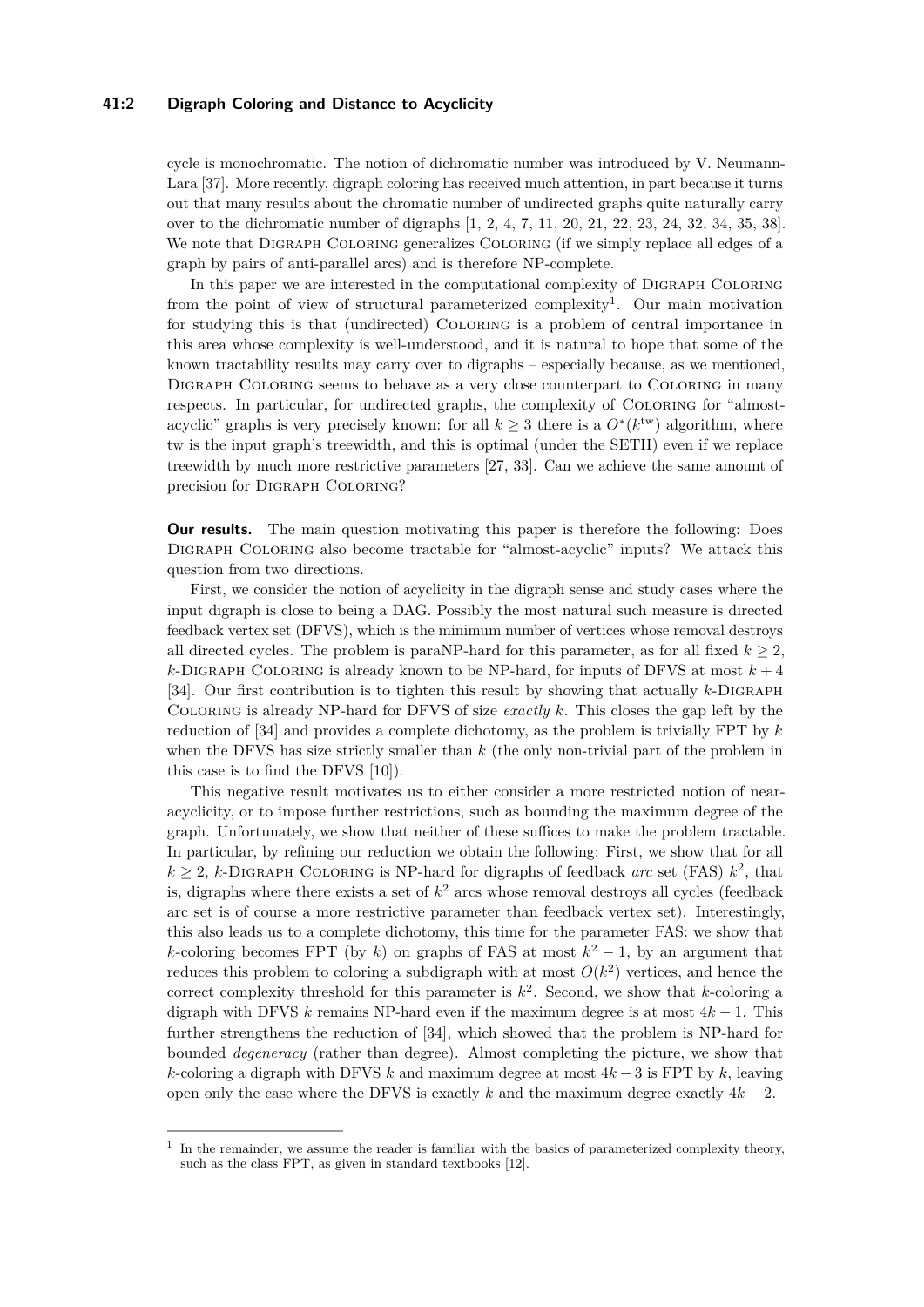The results we obtain for DFVS and FAS are mostly negative, but one could argue that this is because directed acyclicity allows a much richer class of inputs than undirected acyclicity and hence it is unreasonable to expect Digraph Coloring with these parameters to be as tractable as Coloring for treewidth. Therefore, in the second part of the paper we make a more "fair" comparison and parameterize the problem by the treewidth of the underlying graph. It turns out that, finally, this suffices to lead to an FPT algorithm, obtained with standard DP techniques. However, our algorithm has a somewhat disappointing running time of  $(tw!)k^{tw}n^{O(1)}$ , which is significantly worse than the  $k^{tw}n^{O(1)}$  complexity which is known to be optimal for undirected Coloring, especially for small values of *k*. This raises the question of whether the extra (tw!) factor can be removed. Our main contribution in this part is to show that this is likely impossible, even for a more restricted case. Specifically, we show that if the ETH is true, no algorithm can solve 2-Digraph Coloring in time  $td^{o(\text{td})}n^{O(1)}$ , where td is the input graph's treedepth, a parameter more restrictive than treewidth (and pathwidth). As a result, this paper makes a counterpoint to the line of research that seeks to find ways in which dichromatic number replicates the behavior of chromatic number in the realm of digraphs by pinpointing one important aspect where the two notions are quite different, namely their complexity with respect to treewidth.

**Other related work.** Structural parameterizations of DIGRAPH COLORING have been studied in [\[38\]](#page-14-9), who showed that the problem is FPT by modular width generalizing the algorithms of  $[18, 29]$  $[18, 29]$  $[18, 29]$ ; and  $[20]$  who showed that the problem is in XP by clique-width (note that hardness results for Coloring rule out an FPT algorithm in this case [\[16,](#page-13-7) [17,](#page-13-8) [30\]](#page-14-14)). Our results on the hardness of the problem for bounded DFVS and FAS build upon the work of [\[34\]](#page-14-7). The fact that the problem is hard for bounded DFVS implies that it is also hard for most versions of directed treewidth, including DAG-width, Kelly-width, and directed pathwidth [\[6,](#page-13-9) [19,](#page-14-15) [25,](#page-14-16) [28,](#page-14-17) [31\]](#page-14-18). Indeed, hardness for FAS implies also hardness for bounded elimination width, a more recently introduced restriction of directed treewidth [\[15\]](#page-13-10). For undirected treewidth, a problem with similar behavior is DFVS: (undirected) FVS is solvable in  $O^*(3^{tw})$  [\[13\]](#page-13-11) but DFVS cannot be solved in time  $\text{tw}^{o(tw)} n^{O(1)}$ , and this is tight under the ETH [\[8\]](#page-13-12). For other natural problems whose complexity by treewidth is  $tw^{\Theta({\rm tw})}$  see [\[3,](#page-13-13) [5,](#page-13-14) [9\]](#page-13-15)

With respect to maximum degree, it is not hard to see that *k*-DIGRAPH COLORING is NP-hard for graphs of maximum degree  $2k + 2$ , because *k*-COLORING is NP-hard for graphs of maximum degree  $k + 1$ , for all  $k \geq 3^2$  $k \geq 3^2$ . On the converse side, using a generalization of Brooks' theorem due to Mohar [\[36\]](#page-14-19) one can see that *k*-DIGRAPH COLORING digraphs of maximum degree  $2k$  is in P. This leaves as the only open case digraphs of degree  $2k + 1$ . which in a sense mirrors our results for digraphs of DFVS  $k$  and degree  $4k - 2$ . We note that the NP-hardness of 2-Digraph Coloring for bounded degree graphs is known even for graphs of large girth, but the degree bound follows the imposed bound on the girth [\[14\]](#page-13-16).

# **2 Definitions and Notation**

We use standard graph-theoretic notation. All digraphs are loopless and have no parallel arcs; two oppositely oriented arcs between the same pair of vertices, however, are allowed and are called a *digon*. The in-degree (respectively, out-degree) of a vertex is the number of

<span id="page-2-0"></span>Note that this argument does not prove that 2-DIGRAPH COLORING is NP-hard for maximum degree 6, but this is not too hard to show. We give a proof in the full version of the paper for the sake of completeness.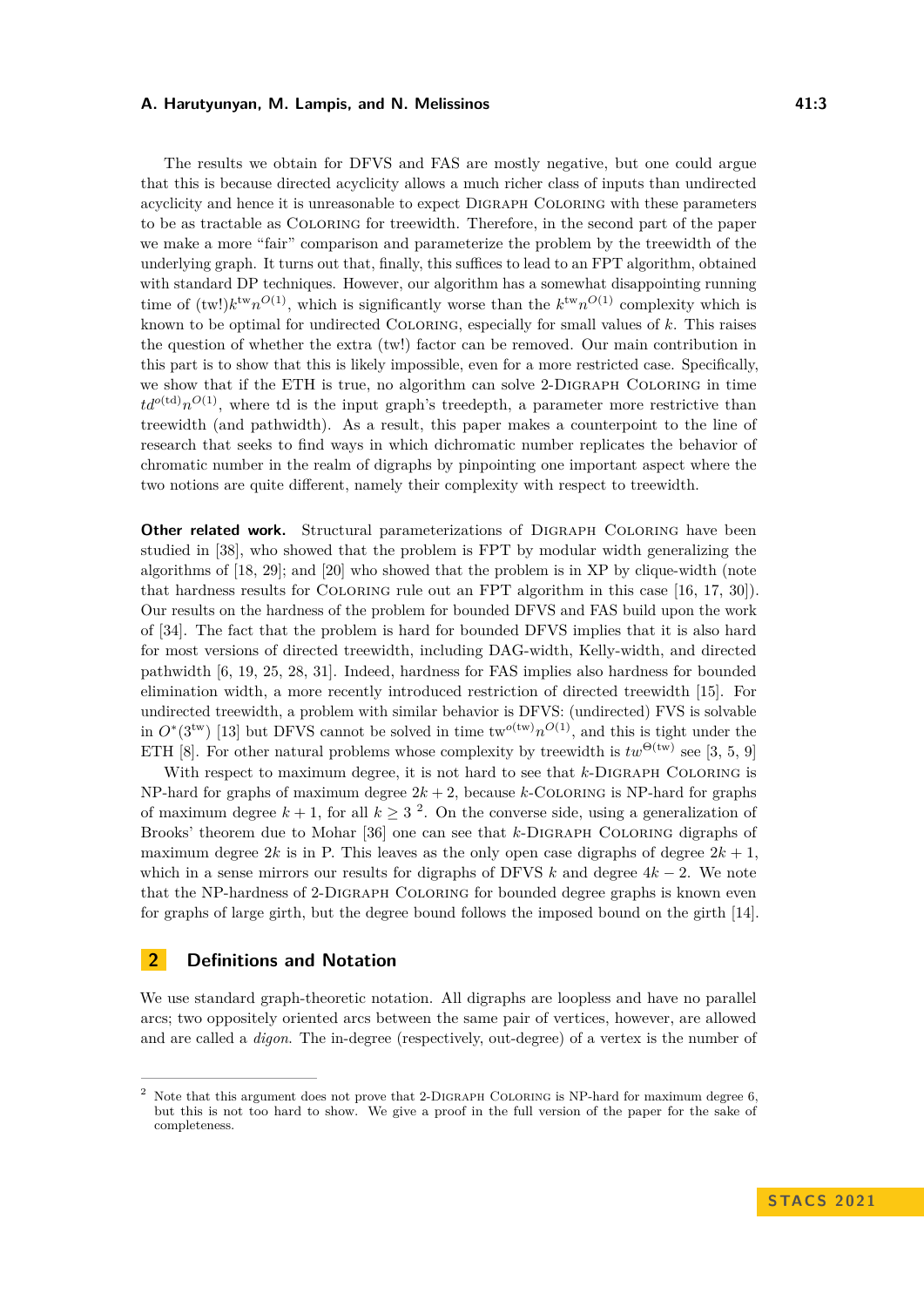## **41:4 Digraph Coloring and Distance to Acyclicity**

arcs coming into (respectively going out of) a vertex. The degree of a vertex is the sum of its in-degree and out-degree. For a set of arcs  $F, V(F)$  denotes the set of their endpoints. For a set of vertices *S* of a digraph *D*, *D*[*S*] denotes the digraph induced by *S* and *N*[*S*] denotes the closed neighborhood of *S*, that is, *S* and all vertices that have an arc to or from *S*.

The *chromatic number* of a graph *G* is the minimum number of colors *k* needed to color the vertices of *G* such that each color class is an independent set. We say that a digraph  $D = (V, E)$  is *k*-colorable if we can color the vertices of *D* with *k* colors such that each color class induces an acyclic subdigraph (such a coloring is called a *proper k-coloring*). The *dichromatic number*, denoted by  $\vec{\chi}(D)$ , is the minimum number k for which D is k-colorable.

A subset of vertices *S* ⊂ *V* of *D* is called a *feedback vertex set* if *D* − *S* is acyclic. A subset of arcs  $A \subset E$  of *D* is called a *feedback arc set* if  $D - A$  is acyclic. For the definition of treewidth and nice tree decompositions we refer the reader to [\[12\]](#page-13-6). A graph *G* has treedepth at most *k* if one of the following holds: (i) *G* has at most *k* vertices (ii) *G* is disconnected and all its components have treedepth at most  $k$  (iii) there exists  $u \in V(G)$  such that  $G - u$ has treedepth at most  $k-1$ . We use  $\text{tw}(G), \text{td}(G)$  to denote the treewidth and treedepth of a graph. It is known that  $\text{tw}(G) \leq \text{td}(G)$  for all graphs *G*.

The Exponential Time Hypothesis (ETH) [\[26\]](#page-14-20) states that there is a constant  $c > 1$  such that no algorithm which decides if 3-SAT formulas with *n* variables and *m* clauses are satisfiable can run in time  $c^{n+m}$ . In this paper we will use the simpler (and slightly weaker) version of the ETH which simply states that 3-SAT cannot be solved in time  $2^{o(n+m)}$ .

Throughout the paper, when *n* is a positive integer we use [*n*] to denote the set  $\{1, \ldots, n\}$ . For a set *V* an ordering of *V* is an injective function  $\sigma: V \to ||V||$ . It is a well-known fact that a digraph *D* is acyclic if and only if there exists an ordering  $\sigma$  of  $V(D)$  such that for all arcs *uv* we have  $\sigma(u) < \sigma(v)$ . This is called a topological ordering of *D*.

## **3 Bounded Feedback Vertex Set**

In this section we study the complexity of the problem parameterized by the size of the feedback vertex set of a digraph. Throughout we will assume that a feedback vertex set is given to us; if not we can use known FPT algorithms to find the smallest such set [\[10\]](#page-13-5).

Our main result in this section is that *k*-Digraph Coloring is NP-hard for graphs of DFVS *k*. We begin with an easy observation showing that this result will be best possible. **► Remark 1.** Every digraph  $D = (V, E)$  with feedback vertex set of size at most  $k - 1$  is *k*-colorable.

The remark holds because we can use distinct colors for the vertices of the feedback vertex set and the remaining color for the rest of the graph. Building on this we can make a further easy remark.

<span id="page-3-0"></span>**• Remark** 2. Let  $D = (V, E)$  be a digraph with feedback vertex set F of size  $|F| = k$ . If F does not induce a bi-directed clique, then *D* is *k*-colorable.

Indeed, if  $u, v \in F$  are not connected by a digon we can use one color for  $\{u, v\}, k - 2$ distinct colors for the rest of *F*, and the remaining color for the rest of the graph. Remark [2](#page-3-0) will also be useful later in designing an algorithm, but at this point it is interesting because it tells us that, since the graphs we construct in our reduction have DFVS *k* and must in some cases have  $\vec{\chi}(D) > k$ , our reduction needs to construct a bi-directed clique of size k.

<span id="page-3-1"></span>Before we go on to our reduction let us also mention that we will reduce from a restricted version of 3-SAT with the following properties: (i) all clauses must have either only positive literals or only negative literals (ii) all variables appear at most 2 times positive and 1 time negative. We call this RESTRICTED-3-SAT.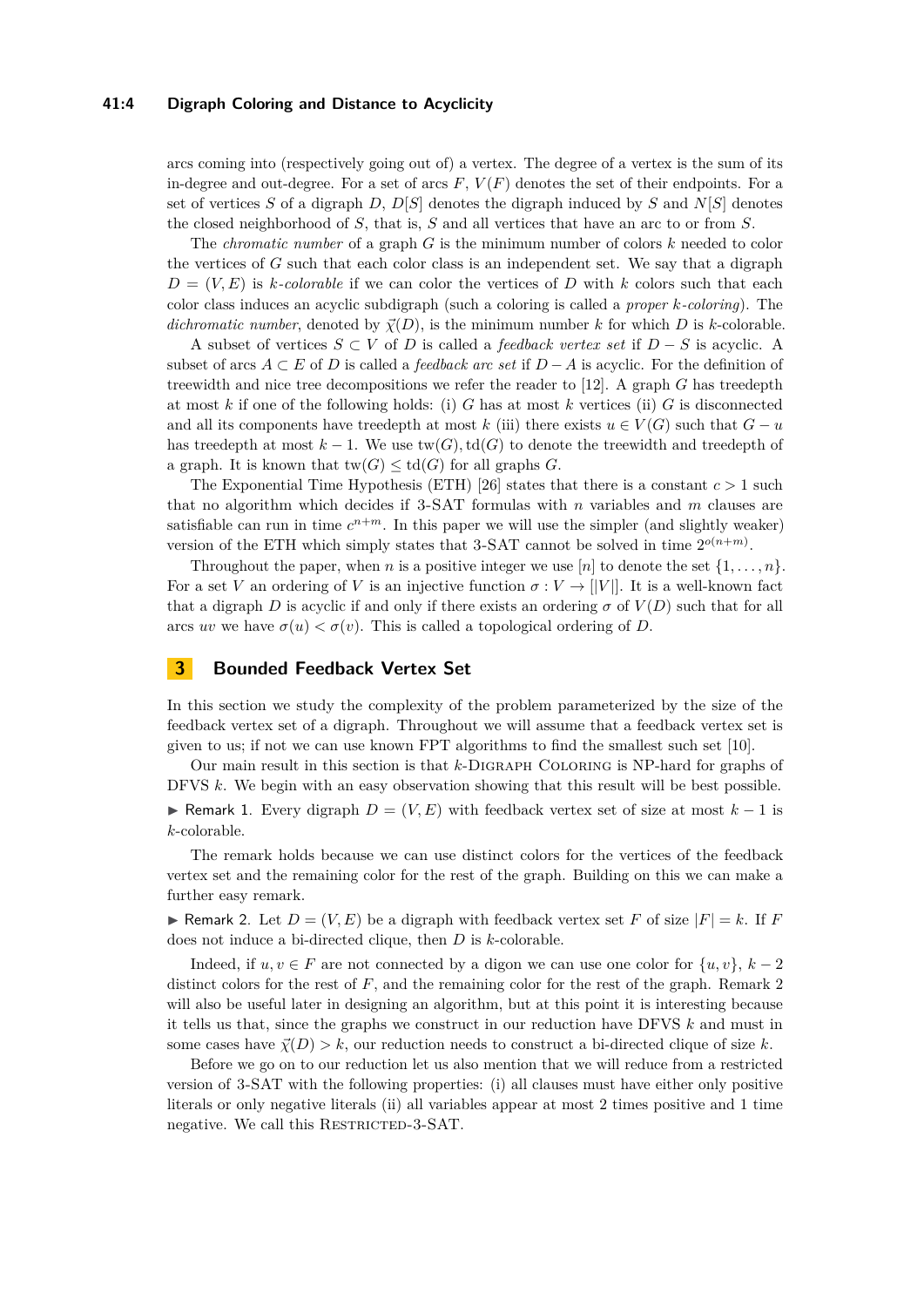$\blacktriangleright$  **Lemma 3.** RESTRICTED-3-SAT is NP-hard and cannot be solved in  $2^{o(n+m)}$  time unless *the ETH is false.*

<span id="page-4-1"></span>The proof for the Lemma [3](#page-3-1) is deferred to the full version of the paper.

▶ **Theorem 4.** For all  $k \geq 2$ , it is NP-hard to decide if a digraph  $D = (V, E)$  is  $k$ -colorable *even when the size of its feedback vertex set is k. Furthermore, this problem cannot be solved in time*  $2^{o(n)}$  *unless the ETH is false.* 

**Proof.** We will prove the theorem for  $k = 2$ . To obtain the proof for larger values one can add to the construction  $k-2$  vertices which are connected to everything with digons: this increases both the dichromatic number and the feedback vertex set by *k* − 2. Note that this does indeed construct a "palette" clique of size *k*, as indicated by Remark [2.](#page-3-0)

We make a reduction from RESTRICTED-3-SAT, which is NP-hard by Lemma [3.](#page-3-1) Our reduction will produce an instance of size linear in the input formula, which leads to the ETH-based lower bound. Let  $\phi$  be the given formula with variables  $x_1, \ldots, x_n$ , and suppose that clauses  $c_1, \ldots, c_\ell$  contain only positive literals, while clauses  $c_{\ell+1}, \ldots, c_m$  contain only negative literals. We will assume without loss of generality that all variables appear in *ϕ* both positive and negative (otherwise  $\phi$  can be simplified).

We begin by constructing two "palette" vertices  $v_1, v_2$  which are connected by a digon. Then, for each clause  $c_i, i \in [m]$  we do the following: if the clause has size three we construct a directed path with vertices  $l_{i,1}, w_{i,1}, l_{i,2}, w_{i,2}, l_{i,3}$ , where the vertices  $l_{i,1}, l_{i,2}, l_{i,3}$  represent the literals of the clause; if the clause has size two we similarly construct a directed path with vertices  $l_{i,1}, w_{i,1}, l_{i,2}$ , where again  $l_{i,1}, l_{i,2}$  represent the literals of the clause.

For each variable  $x_j, j \in [n]$  we do the following: for each clause  $c_{i_1}$  where  $x_j$  appears positive and clause  $c_{i_2}$  where  $x_j$  appears negative we construct a vertex  $w'_{j,i_1,i_2}$  and add an incoming arc from the vertex that represents the literal  $x_j$  in the directed path of  $c_{i_1}$  to  $w'_{j,i_1,i_2}$ ; and an outgoing arc from  $w'_{j,i_1,i_2}$  to the vertex that represents the literal  $\neg x_j$  in the directed path of  $c_{i_2}$ .

Finally, to complete the construction we connect the palette vertices to the rest of the graph as follows:  $v_1$  is connected with a digon to all existing vertices  $w_{i,j}$ ,  $i \in [m], j \in [2]$ ;  $v_2$ is connected with a digon to all existing vertices  $w'_{j,i_1,i_2}$ ;  $v_2$  has an outgoing arc to the first vertex of each directed path representing a clause and an incoming arc from the last vertex of each such path; *v*<sup>1</sup> has an outgoing arc to all vertices that represent positive literals and an incoming arc from all vertices representing negative literals. (See Figure [1\)](#page-4-0)

<span id="page-4-0"></span>

**Figure 1** (*α*): The cycles created by {*v*1*, v*2} and clauses with three literals. (*β*): The cycles created by  $\{v_1, v_2\}$  and each pair  $\{x, \neg x\}$ . ( $\gamma$ ): An example digraph for the formula  $\phi = (x_1 \lor x_2 \lor x_3)$  $x_3$ )  $\wedge$  ( $\neg x_1 \vee \neg x_2$ ), without showing  $v_1, v_2$ .

Let us now prove that this reduction implies the theorem. First, we claim that in the digraph we constructed  $\{v_1, v_2\}$  is a feedback vertex set. Indeed, suppose we remove these two vertices. Now every arc in the remaining graph either connects vertices that represent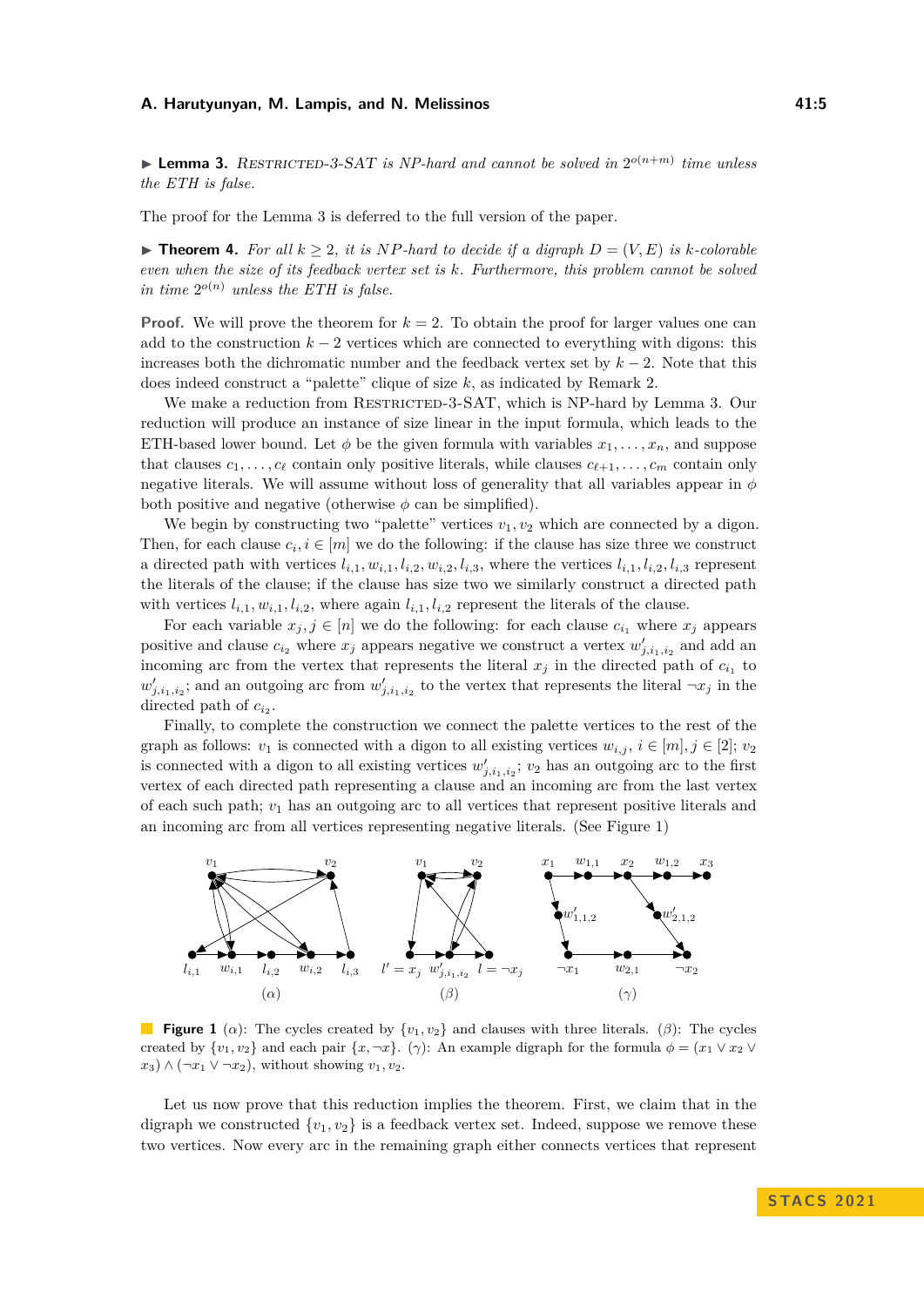## **41:6 Digraph Coloring and Distance to Acyclicity**

the same clause, or is incident on a vertex  $w'_{j,i_1,i_2}$ . Observe that these vertices have only one incoming and one outgoing arc and because of the ordering of the clauses  $i_1 < i_2$  (since clauses that contain negative literals come later in the numbering). We conclude that every directed path must either stay inside the path representing the same clause or lead to a path the represents a later clause. Hence, the digraph is acyclic.

Let us now argue that if  $\phi$  is satisfiable then the digraph is 2-colorable. We give color 1 to  $v_1$  and 2 to  $v_2$ . We give color 2 to each  $w_{i,j}$  and color 1 to each  $w'_{j,i_1,i_2}$ . Fix a satisfying assignment for  $\phi$ . We give color 1 to all vertices  $l_{i,j}$  that represent literals set to True by the assignment and color 2 to all remaining vertices. Let us see why this coloring is acyclic. First, consider a vertex  $w'_{j,i_1,i_2}$ . This vertex has color 1 and one incoming and one outgoing arc corresponding to opposite literals. Because the literals are opposite, one of them has color 2, hence  $w'_{j,i_1,i_2}$  cannot be in any monochromatic cycle and can be removed. Now, suppose there is a monochromatic cycle of color 1. As  $\{v_1, v_2\}$  is a feedback vertex set, this cycle must include  $v_1$ . Since  $v_2$  and all  $w_i$ , have color 2 the vertex after  $v_1$  in the cycle must be some  $l_{i,j}$  representing a positive literal which was set to True by our assignment. The only outgoing arc leaving from *li,j* and going to a vertex of color 1 must lead it to a vertex  $w'_{j',i,i'}$ , which as we said cannot be part of any cycle. Hence, no monochromatic cycle of color 1 exists. Consider then a monochromatic cycle of color 2, which must begin from  $v_2$ . The next vertex on this cycle must be a  $l_{i,1}$  and since we have eliminated vertices  $w'_{j,i_1,i_2}$  the cycle must continue in the directed path of clause *i*. But, since we started with a satisfying assignment, at least one of the literal vertices of this path has color 1, meaning the cycle cannot be monochromatic.

Finally, let us argue that if the digraph is 2-colorable, then  $\phi$  is satisfiable. Consider a 2-coloring which, without loss of generality, assigns 1 to  $v_1$  and 2 to  $v_2$ . The coloring must give color 2 to all  $w_{i,j}$  and color 1 to all  $w_{j,i_1,i_2}$ , because of the digons connecting these vertices to the palette. Now, we obtain an assignment for  $\phi$  as follows: for each  $x_j$ , we find the vertex in our graph that represents the literal  $\neg x_j$  (this is unique since each variable appears exactly once negatively): we assign  $x_j$  to True if and only if this vertex has color 2. Let us argue that this assignment satisfies all clauses. First, consider a clause with all negative literals. If this clause is not satisfied, then all the vertices representing its literals have color 2. Because vertices  $w_{i,j}$  also all have color 2, this creates a monochromatic cycle with  $v_2$ , contradiction. Hence, all such clauses are satisfied. Second, consider a clause *c<sup>i</sup>* with all positive literals. In the directed path representing  $c_i$  at least one literal vertex must have color 1, otherwise we would get a monochromatic cycle with  $v_2$ . Suppose this vertex represents the literal  $x_j$  and has an out-neighbor  $w'_{j,i,i_2}$ , which is colored 1. If the out-neighbor of  $w'_{j,i_1,i_2}$  is also colored 1, we get a monochromatic cycle with  $v_1$ . Therefore, that vertex, which represents the literal  $\neg x_j$  has color 2. But then, according to our assignment  $x_j$  is True and  $c_i$  is satisfied.  $\blacktriangleleft$ 

## **4 Bounded Feedback Arc Set and Bounded Degree**

In this section we first present two algorithmic results: we show that *k*-Digraph Coloring becomes FPT (by *k*) if either the input graph has feedback vertex set *k* and maximum degree at most  $4k-3$ ; or if it has feedback arc set at most  $k^2-1$  (and unbounded degree). Interestingly, the latter of these results is exactly tight and the former is almost tight: in the second part we refine the reduction of the previous section to show that *k*-Digraph COLORING is NP-hard for digraphs which have simlutaneously a FAS of size  $k^2$ , a feedback vertex set of size *k* and maximum degree  $\Delta = 4k - 1$ .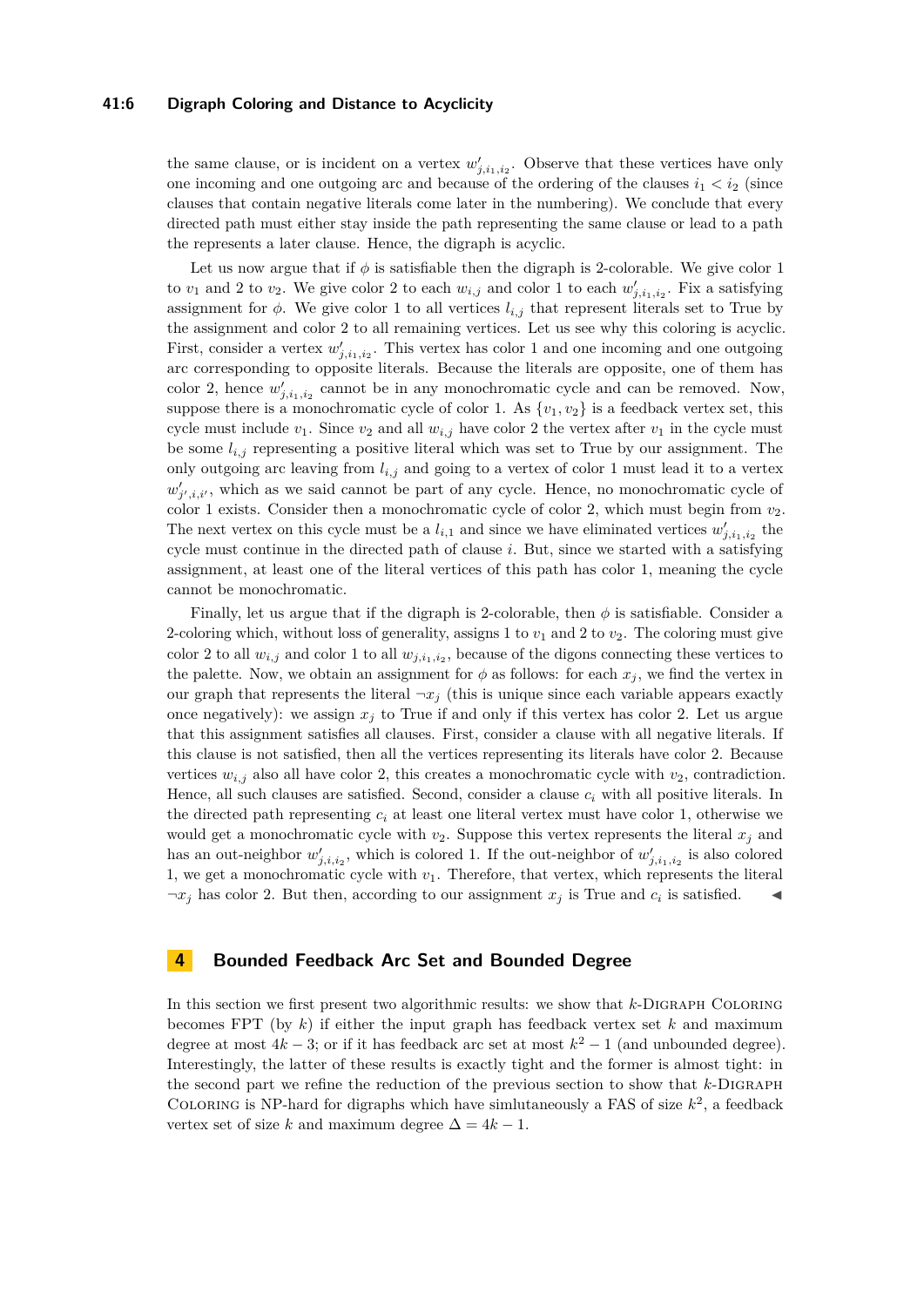## **4.1 Algorithmic Results**

Our first result shows that for *k*-Digraph Coloring, if we are promised a feedback vertex set of size *k* (which is the smallest value for which the problem is non-trivial), then the problem remains tractable for degree up to  $4k-3$ . Observe that in the case of general digraphs (where we do not bound the feedback vertex set) the problem is already hard for maximum degree  $2k + 2$  (see Other Related Work section), so this seems encouraging. However, we show in Theorem [8](#page-8-0) that this tractability cannot be extended much further.

<span id="page-6-1"></span> $\blacktriangleright$  **Theorem 5.** Let  $D = (V, E)$  be a digraph with feedback vertex set F of size  $|F| = k$  and *maximum degree*  $\Delta \leq 4k - 3$ *. Then, D is k-colorable if and only if*  $D[N[F]]$  *is k-colorable. Furthermore, a k-coloring of D*[*N*[*F*]] *can be extended to a k-coloring of D in polynomial time.*

**Proof.** Let  $D = (V, E)$  be such a digraph. If  $D[N[F]]$  is not *k*-colorable, then *D* is not *k*-colorable, so we need to prove that if  $D[N[F]]$  is *k*-colorable then *D* is *k*-colorable and we can extend this coloring to *D*. Assume that  $D[N[F]]$  is *k*-colorable. By Remark [2](#page-3-0) we can assume that  $D[F]$  is a bi-directed clique. Let  $c: N[F] \to [k]$  be the assumed *k*-coloring and without loss of generality say that  $F = \{v_1, \ldots, v_k\}$  and  $c(v_i) = i$  for all  $i \in [k]$ .

Before we continue let us define the following sets of vertices: we will call  $V_{i,in}$  the set of vertices  $v \in N[F] \setminus F$  such that  $c(v) = i$  and there exists an arc  $vv_i \in E$ . Similarly we will call  $V_{i,out}$  the set of vertices  $v \in N[F] \setminus F$  where  $c(v) = i$  and there exists an arc  $v_i v \in E$ . The sets  $V_{i,in}$  and  $V_{i,out}$  are disjoint in any proper coloring (otherwise we would have a monochromatic digon). Furthermore,  $V_{i,in} \cup V_{i,out}$  is disjoint from  $V_{j,in} \cup V_{j,out}$  for  $j \neq i$ (because their vertices have different colors), so all these 2*k* sets are pair-wise disjoint. We first show that if one of these 2*k* sets is empty, then we can color *D*.

<span id="page-6-0"></span> $\triangleright$  Claim 6. If for some  $i \in [k]$  one of the sets  $V_{i,in}$ ,  $V_{i,out}$  is empty then we can extend *c* to a *k*-coloring of *D* in polynomial time.

Proof. We keep *c* unchanged and color all of  $V(D) \setminus N[F]$  with color *i*. This is a proper *k*-coloring. Indeed, this cannot create a monochromatic cycle with color  $j \neq i$ . Furthermore, if a monochromatic cycle of color  $i$  exists, since this cycle must intersect  $F$ , we conclude that it must contain *v<sup>i</sup>* . However, in the current *k*-coloring *v<sup>i</sup>* either has no incoming neighbor or no outgoing neighbor colored *i*, so no monochromatic cycle can go through it.  $\triangleleft$ 

In the remainder we assume that all sets  $V_{i,in}$ ,  $V_{i,out}$  are non-empty. Our strategy will be to edit the *k*-coloring of *D*[*N*[*F*]] so that we retain a proper *k*-coloring, but one of these 2*k* sets becomes empty. We will then invoke Claim [6](#page-6-0) to complete the proof.

We now define, for each pair  $i, j \in [k]$  with  $i < j$  the set  $E_{i,j}$  which contains all arcs with one endpoint in  $\{v_i, v_j\}$  and the other in  $V_{i,in} \cup V_{i,out} \cup V_{j,out}$  and whose endpoints have *distinct* colors. We call  $E_{i,j}$  the set of *cross* arcs for the pair  $(i, j)$ . We will now argue that for some pair  $(i, j)$  we must have  $|E_{i,j}| \leq 3$ . For the sake of contradiction, assume that  $|E_{i,j}| \geq 4$  for all pairs. Then, by summing up the degrees of vertices of *F* we have:

$$
\sum_{i \in [k]} d(v_i) \ge 2k + k(2k - 2) + \sum_{i,j \in [k], i < j} |E_{i,j}| \ge 2k^2 + 4\binom{k}{2} = 4k^2 - 2k
$$

In the first inequality we used the fact that each  $v_i \in F$  has at least two arcs connecting it to *Vi,in* ∪ *Vi,out* (since these sets are non-empty); 2*k* − 2 arcs connecting it to other vertices of *F* (since *F* is a clique); and each cross arc of a set  $E_{i,j}$  contributes one to the degree of one vertex of *F*. From this calculation we infer that the average degree of *F* is at least  $4k - 2$ , which is a contradiction, since we assumed that the digraph has maximum degre  $4k - 3$ .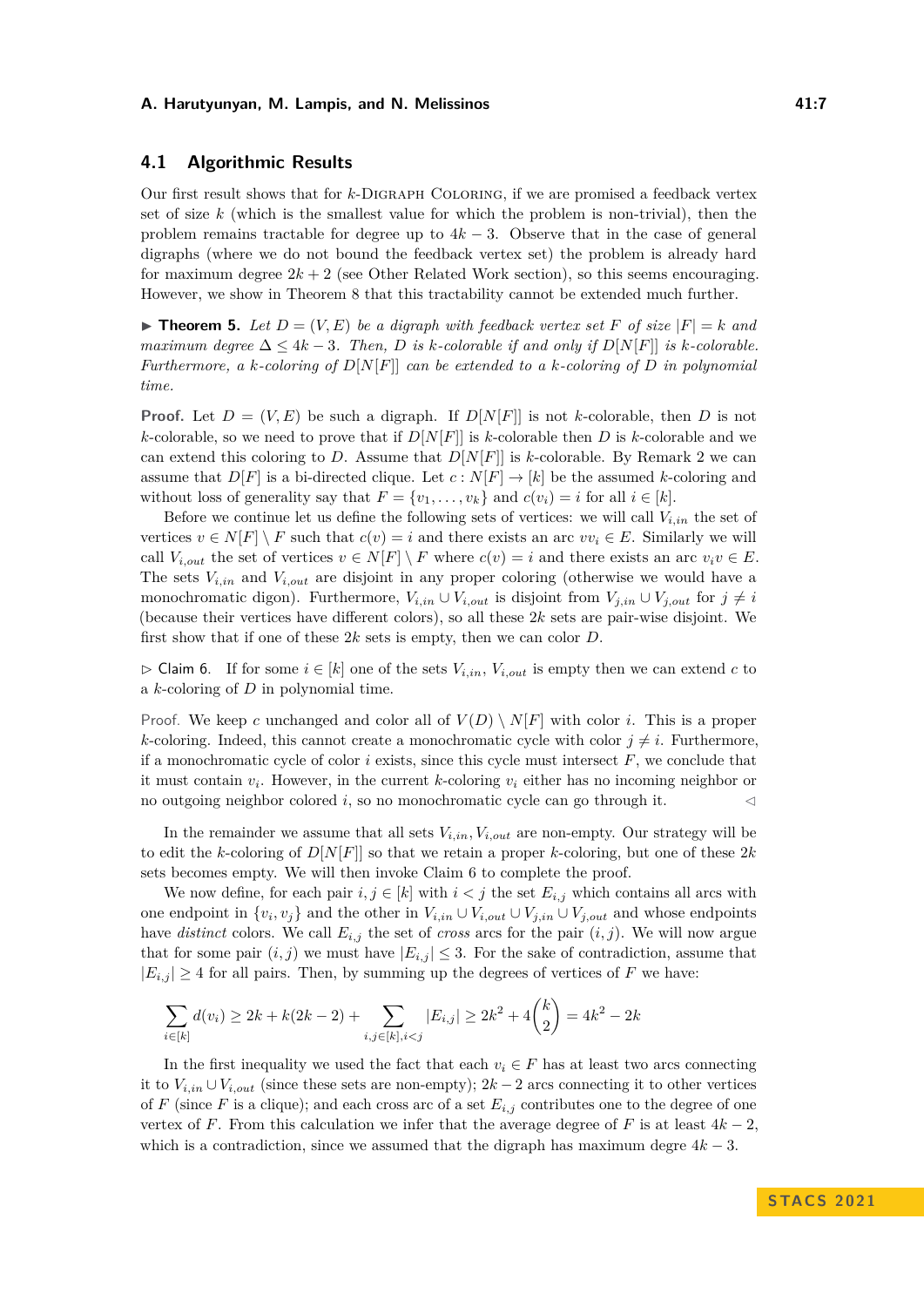## **41:8 Digraph Coloring and Distance to Acyclicity**

Fix now *i, j* such that  $|E_{i,j}| \leq 3$ . We will recolor  $V_{i,in} \cup V_{i,out} \cup V_{j,out}$  in a way that allows us to invoke Claim [6.](#page-6-0) Since we do not change any other color, we will only need to prove that our recoloring does not create monochromatic cycles of colors *i* or *j* in  $D[N[F]]$ . We can assume that  $|E_{i,j}| = 3$ , since if  $|E_{i,j}| < 3$  we can add an arbitrary missing cross arc and this can only make the recoloring process harder. Furthermore, without loss of generality, we assume that  $v_i$  has strictly more cross arcs of  $E_{i,j}$  incident to it than  $v_j$ .

We now have to make a case analysis. First, suppose all three arcs of  $E_{i,j}$  are incident on  $v_i$ . Then, there exists a set among  $V_{j,in}$ ,  $V_{j,out}$  that has at most one arc connecting it to  $v_i$ . We color this set *i*, and leave the other set colored *j*. We also color  $V_{i,in} \cup V_{i,out}$  with *j*. This creates no monochromatic cycle because: (i) *v<sup>i</sup>* now has at most one neighbor colored *i* in *Vi,in* ∪ *Vi,out* ∪ *Vj,in* ∪ *Vj,out*, so no monochromatic cycle goes through *v<sup>i</sup>* ; (ii) *v<sup>j</sup>* has either no out-neighbors or no in-neighbors colored *j* in  $V_{i,in} \cup V_{i,out} \cup V_{j,out}$ . With the new coloring we can invoke Claim [6.](#page-6-0) In the remainder we therefore assume that two arcs of  $E_{i,j}$ are incident on  $v_i$  and one is incident on  $v_j$ .

Second, suppose that one of  $V_{j,in}$ ,  $V_{j,out}$  has no arcs connecting it to  $v_i$ . We color this set *i* and leave the other set colored *j*. Observe that one of  $V_{i,in}$ ,  $V_{i,out}$  has no arc connecting it to  $v_j$ . We color that set *j* and leave the other set colored *i*. In the new coloring both  $v_i$ ,  $v_j$  either have no out-neighbor or no in-neighbor with the same color in  $V_{i,in} \cup V_{i,out} \cup V_{j,in} \cup V_{j,out}$ , so the coloring is proper and we can invoke Claim [6.](#page-6-0) In the remainder we assume that  $v_i$  has one arc connecting it to each of  $V_{j,in}$ ,  $V_{j,out}$ .

Third, suppose that both arcs of  $E_{i,j}$  incident on  $v_i$  have the same direction (into or out of  $v_i$ ). We then color  $V_{i,in} \cup V_{i,out}$  with *j* and  $V_{j,in} \cup V_{j,out}$  with *i*. In the new coloring  $v_j$ has at most one neighbor with the same color and  $v_i$  has either only in-neighbors or only out-neighbors with color  $i$ , so the coloring is acyclic and we again invoke Claim  $6$ .

Finally, we have the case where two arcs of  $E_{i,j}$  are incident on  $v_i$ , they have different directions, one has its other endpoint in  $V_{j,in}$  and the other in  $V_{j,out}$ . Observe that one of  $V_{i,in}$ ,  $V_{i,out}$  has no arc connecting it to  $v_j$  and suppose without loss of generality that it is  $V_{i,in}$  (the other case is symmetric). We color  $V_{i,in}$  with *j* and leave  $V_{i,out}$  with color *i*. One of  $V_{j,in}$ ,  $V_{j,out}$  has an incoming arc from  $v_i$ ; we color this set *i* and leave the other colored *j*. Now,  $v_i$  only has out-neighbors with color *i*, while  $v_j$  has either only in-neighbors or only out-neighbors colored  $j$ , so we are done in this final case.

Our second result concerns a parameter more restricted than feedback vertex set, namely feedback arc set. Note that, in a sense, the class of graphs of bounded feedback arc set contains the class of graphs that have bounded feedback vertex set and bounded degree (selecting all incoming or outgoing arcs of each vertex of a feedback vertex set produces a feedback arc set), so the following theorem may seem more general. However, a closer look reveals that the following result is incomparable to Theorem [5,](#page-6-1) because graphs of feedback vertex set *k* and maximum degree 4*k* − 3 could have feedback arc set of size up to almost  $2k^2$  (consider for example a bi-direction of the complete graph  $K_{k,2k-2}$ ), while the following theorem is able to handle graphs of unbounded degree but feedback arc set up to (only)  $k^2 - 1$ . As we show in Theorem [8,](#page-8-0) this is tight.

▶ **Theorem 7.** Let D be a digraph with a feedback arc set F of size at most  $k^2 - 1$ . Then D *is k*-colorable if and only if  $D[V(F)]$  *is k*-colorable, and such a coloring can be extended to  $D$ *in polynomial time.*

**Proof.** It is obvious that if  $D[V(F)]$  is not *k*-colorable then *D* is not *k*-colorable. We will prove the converse by induction. For  $k = 1$  it is trivial to see that if  $|F| = 0$  then *D* is acyclic so is 1-colorable. Assume then that any digraph *D* with a feedback arc set *F* of size at most  $(k-1)^2-1$  is  $(k-1)$ -colorable, if and only if  $D[V(F)]$  is  $(k-1)$ -colorable.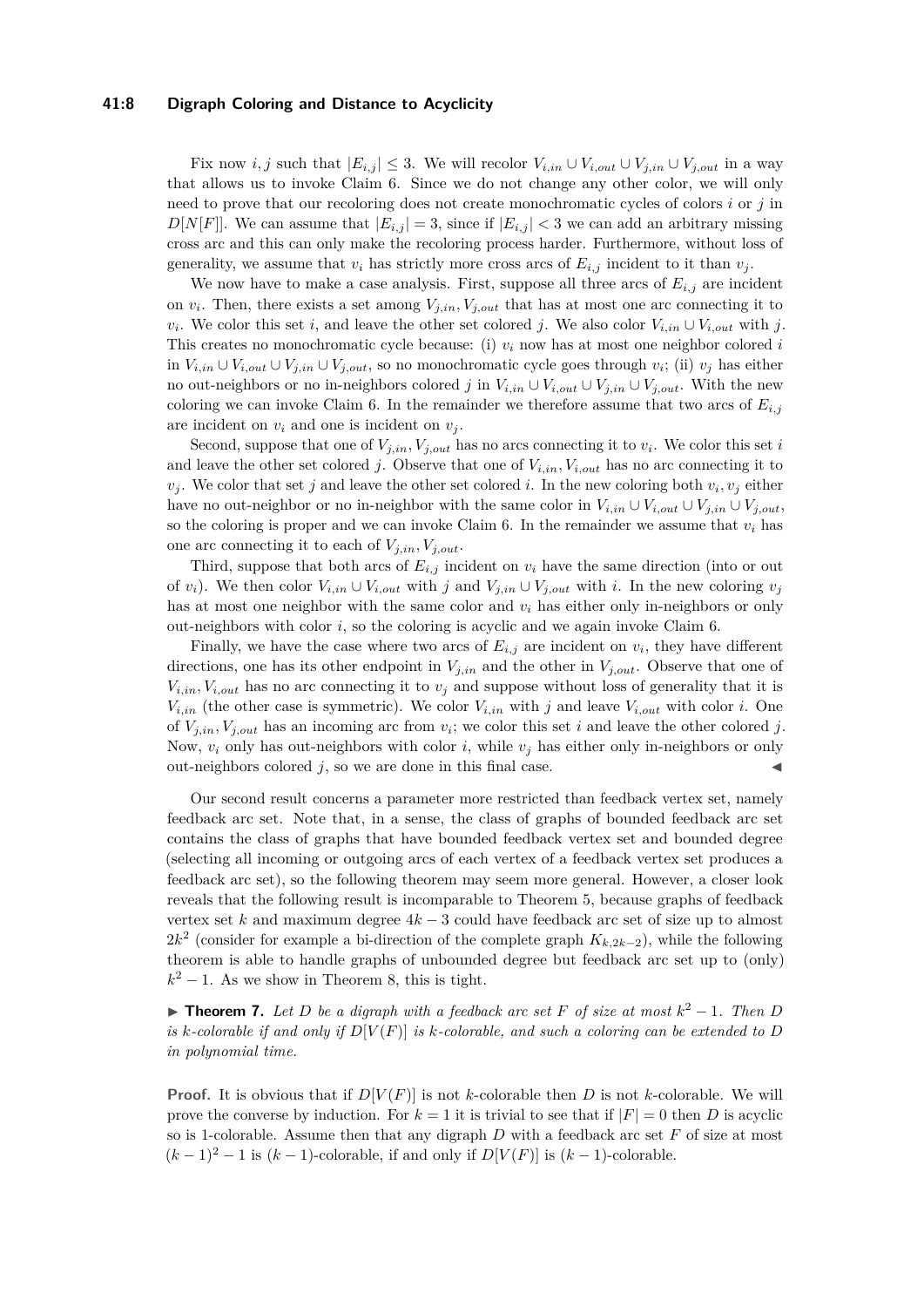Suppose now that we have *D* with a feedback arc set *F* with  $|F| \leq k^2 - 1$  and we find that  $D[V(F)]$  is *k*-colorable (this can be tested in  $2^{O(k^2)}$  time). Let  $c: V(F) \to [k]$  be a coloring of  $V(F)$ . We distinguish two cases:

*Case 1.* There exists a color class (say  $V_k$ ) such that at least  $2k-1$  arcs of F are incident on *V*<sup>*k*</sup>. Then *D* − *V*<sup>*k*</sup> has a feedback arc set of size at most  $|F| - (2k - 1) \le k^2 - 1 - (2k - 1) \le$  $(k-1)^2-1$  and  $V_1,\ldots,V_{k-1}$  remains a valid coloring of the remainder of  $V(F)$ . So by inductive hypothesis *D* − *V<sup>k</sup>* has a (*k* − 1)-coloring. By using the color *k* on *V<sup>k</sup>* we have a *k*-coloring for *D*.

*Case 2.* Each color class is incident on at most 2*k* − 2 arcs of F. We then claim that there is a way to color  $V(F)$  so that all arcs of F have distinct colors on their endpoints. If we achieve this, we can trivially extend the coloring to the rest of the graph, as arcs of *F* become irrelevant. Now, let us call  $v \in V(F)$  as *type one* if *v* is incident on at least *k* arcs of *F*. We will show that there is at most one *type one* vertex in each color class. Indeed, if  $u, v \in V_i$  are both *type one*, then they are incident on at least  $2k - 1$  arcs of *F* (there is no digon between *u* and *v* because they share a color), which we assumed is not the case, as  $V_i$ is incident on at most 2*k* − 2 arcs of *F*. Therefore, we can use *k* distinct colors to color all the *type one* vertices of  $V(F)$ . Each remaining vertex of  $V(F)$  is incident on at most  $k-1$ arcs of *F*. We consider these vertices in some arbitrary order, and give each a color that does not already appear on the other endpoints of its incident arcs from *F*. Such a color always exists, and proceeding this way we color all arcs of F with distinct colors. This completes  $\bullet$  the proof.

## **4.2 Hardness**

In this section we improve upon our previous reduction by producing a graph which has bounded degree and bounded feedback arc set. Our goal is to do this efficiently enough to (almost) match the algorithmic bounds given in the previous section.

<span id="page-8-0"></span>▶ **Theorem 8.** *For all*  $k \geq 2$ , *it is*  $NP$ *-hard to decide if a digraph*  $D = (V, E)$  *is*  $k$ *-colorable, even if D has a feedback vertex set of size k, a feedback arc set of size k* 2 *, and maximum*  $deare \Delta = 4k - 1$ .

**Proof.** Recall that in the proof of Theorem [4](#page-4-1) for  $k \geq 2$  we construct a graph that is made up of two parts: the palette part, which is a bi-directed clique that contains  $v_1, v_2$  and the  $k-2$ vertices we have possibly added to increase the chromatic number (call them  $v_3, \ldots, v_k$ ); and the part that represents the formula. We perform the same reduction except that we will now edit the graph to reduce its degree and its feedback arc set. In particular, we delete the palette vertices and replace them with a gadget that we describe below.

We construct a new palette that will be a bi-directed clique of size *k*, whose vertices are now labeled  $v^i, i \in [k]$ . Let *M* be the number of vertices of the graph we constructed for Theorem [4.](#page-4-1) We construct  $M$  "rows" of  $2k$  vertices each. More precisely, for each  $\ell \in [M], i \in [k]$  we construct the two vertices  $v_{\ell,in}^i, v_{\ell,out}^i$ . In the remainder, when we refer to row  $\ell$ , we mean the set  $\{v_{\ell,in}^i, v_{\ell,out}^i \mid i \in [k]\}$ . For all  $i, j \in [k], i < j$  we connect the vertices of row 1 to the vertices of the clique as shown in Figure [2.](#page-9-0) For all  $i, j \in [k], i < j$ and  $\ell \in [M-1]$  we connect the vertices of rows  $\ell, \ell+1$  as shown in Figure [3.](#page-9-1)

In more detail we have:

1. For each  $i \in [k]$  the vertex  $v^i$  has an arc to all  $v^j_{1,out}$  for  $j \geq i$ , an arc to  $v^j_{1,in}$  for all  $j \neq i$ , and an arc from  $v_{1,in}^j$  for all  $j \leq i$ .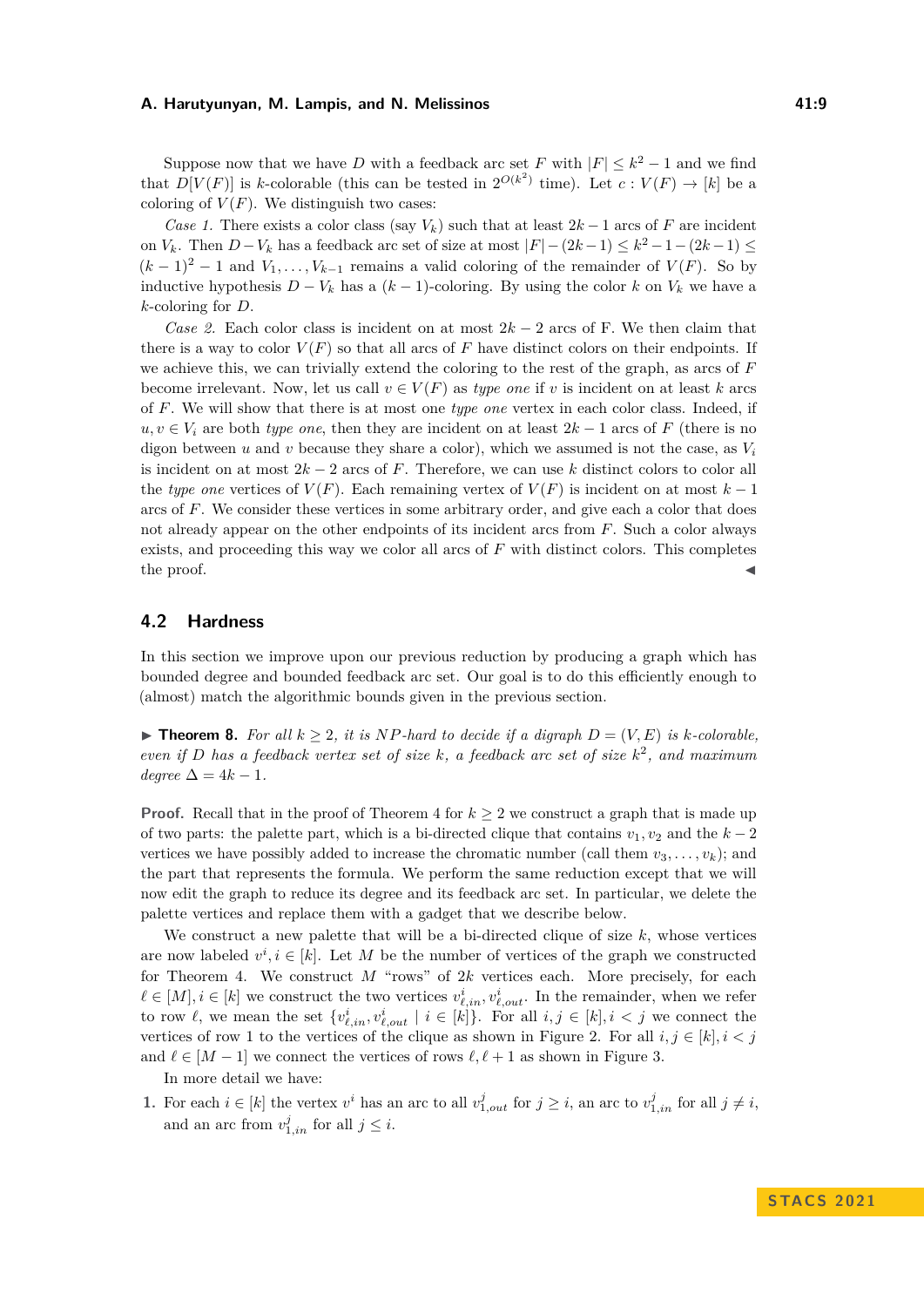## **41:10 Digraph Coloring and Distance to Acyclicity**

- **2.** For each  $\ell \in [M]$ , for all  $i < j$  we have the following four arcs:  $v_{\ell,out}^j v_{\ell,out}^i, v_{\ell,out}^i v_{\ell,in}^j$  $v^j_{\ell,in}v^i_{\ell,in}$ , and  $v^j_{\ell,out}v^i_{\ell,in}$ . As a result, inside a row arcs are oriented from *out* to *in* vertices; and between vertices of the same type from larger to smaller indices *i*.
- **3.** For each  $\ell \in [M-1]$ , for all  $i \in [k]$  we have the arcs  $v_{\ell,out}^i v_{\ell+1,out}^i$  and  $v_{\ell+1,in}^i v_{\ell,in}^i$ . As a result, the  $v_{\ell,out}^i$  vertices form a directed path going out of  $v^i$  and the  $v_{\ell,in}^i$  vertices form a directed path going into  $v^i$ .
- <span id="page-9-0"></span>4. For each  $\ell \in [M-1]$ , for all  $i, j \in [k]$  with  $i < j$  we have the arcs  $v_{\ell,out}^i v_{\ell+1,in}^j$ ,  $v_{\ell,out}^i v_{\ell+1,out}^j$ ,  $v_{\ell+1,in}^i v_{\ell,in}^j, v_{\ell,out}^j v_{\ell+1,in}^i$ . Again, arcs incident on an *out* and an *in* vertex are oriented towards the *in* vertex.



<span id="page-9-1"></span>**Figure 2** Graph showing the connections between two vertices of the clique palette  $(v^i, v^j,$  where  $i < j$  and the corresponding vertices of row 1.



**Figure 3** Here we present the way we are connecting the vertices of the rows *i* and *i* + 1.

Let P be the gadget we have constructed so far, consisting of the clique of size k and the *M* rows of 2*k* vertices each. We will establish the following properties.

- **1.** Deleting all vertices  $v^i, i \in [k]$  makes *P* acyclic and eliminates all directed paths from any vertex  $v_{\ell,in}^i$  to any vertex  $v_{\ell',out}^j$ , for all  $i, j \in [k], \ell, \ell' \in [M]$ .
- **2.** The maximum degree of any vertex of  $P$  is  $4k 2$ .
- **3.** There is a *k*-coloring of *P* that gives all vertices of  $\{v_{\ell,in}^i, v_{\ell,out}^i | \ell \in [M]\}$  color *i*, for all  $i \in [k]$ .
- **4.** In any *k*-coloring of *P*, for all *i*, all vertices of  $\{v_{\ell,in}^i, v_{\ell,out}^i \mid \ell \in [M]\}$  receive the same  $color as v<sup>i</sup>$ .

Before we go on to prove these four properties of *P*, let us explain why they imply the theorem. To complete the construction, we insert *P* in our graph in the place of the palette clique we were previously using. To each vertex of the original graph, we associate a distinct row of *P* (there are sufficiently many rows to do this). Now, if vertex *u* of the original graph, which is associated to row  $\ell$ , had an arc from (respectively to) the vertex  $v_i$  in the palette, we add an arc from  $v_{\ell,out}^i$  (respectively to  $v_{\ell,in}^i$ ).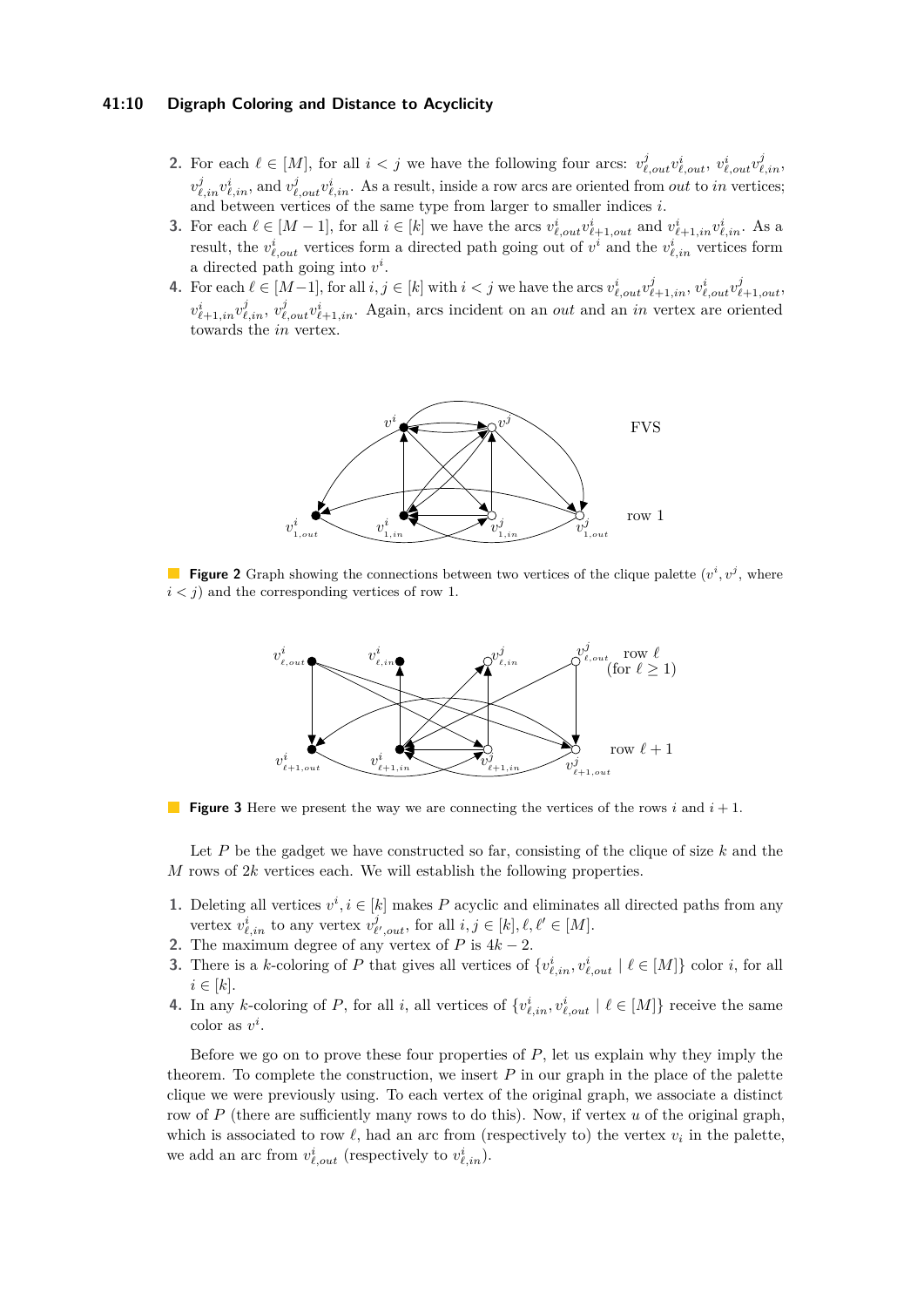Let us first establish that the new graph has the properties promised in the theorem. The maximum degree of any vertex in the main (non-palette) part remains unchanged and is  $2k + 2 \leq 4k - 1$  while the maximum degree of any vertex of P is now at most  $4k - 1$ , as we added at most one arc to each vertex. Deleting  $\{v^i \mid i \in [k]\}$  eliminates all cycles in *P*, but also all cycles going through *P*, because such a cycle would need to use a path from a vertex  $v_{\ell,in}^i$  (since these are the only vertices with incoming arcs from outside *P*) to a vertex  $v_{\ell',out}^j$ . Deleting all of *P* leaves the graph acyclic (recall that the palette clique was a feedback vertex set in our previous construction), so there is a feedback vertex set of size *k*.

For the feedback arc set we remove the arcs  $\{v^jv^i \mid j > i, i, j \in [k]\} \cup \{v^i_{1,in}v^j \mid j > i\}$ *i, i, j* ∈ [*k*]} ∪ { $v_{1,in}^i v^i \mid i \in [k]$ }. Note that these are indeed  $k^2$  arcs. To see that this is a feedback arc set, suppose that the graph contains a directed cycle after its removal. This cycle must contain some vertex  $v^i$ , because we argued that  $\{v^i \mid i \in [k]\}$  is a feedback vertex set. Among these vertices, select the  $v^i$  with minimum *i*. We now examine the arc of the cycle going into  $v^i$ . Its tail cannot be  $v^j$  for  $j > i$ , as we have removed such arcs, nor  $v_j$  for  $j < i$ , as this contradicts the minimality of *i*. It cannot be  $v_{1,in}^i$  as we have also removed these arcs. And it cannot be  $v_{1,in}^j$  for  $j < i$ , as these arcs are also removed. But no other in-neighbor of  $v^i$  remains, contradiction.

Let us also argue that using the gadget *P* instead of the palette clique does not affect the *k*colorability of the graph. This is not hard to see because, following Properties 3 and 4 we can assume that any *k*-coloring of *P* will give color *i* to all vertices of  $\{v^i\} \cup \{v^i_{\ell,in}, v^i_{\ell,out} \mid \ell \in [M]\}.$ The important observation is now that, for all  $\ell \in [M]$  there will always exist a monochromatic path from  $v^i$  to  $v^i_{\ell,out}$  and from  $v^i_{\ell,in}$  to  $v^i$ . We now note that, if we fix a coloring of the non-palette part of the graph, this coloring contains a monochromatic cycle involving vertex  $v_i$  of the original palette if and only if the same coloring gives a monochromatic cycle in the new graph going through *v i* .

Finally, we need to prove the four properties. Their proofs are given in the appendix. ◀

## **5 Treewidth**

In this section we consider the complexity of Digraph Coloring with respect to parameters measuring the acyclicity of the underlying graph, namely, treewidth and treedepth. Before we proceed let us recall that in all graphs *G* we have  $\chi(G) \leq \text{tw}(G) + 1 \leq \text{td}(G) + 1$ . This means that if our goal is simply to obtain an FPT algorithm then parameterizing by treewidth implies that the graph's chromatic number (and therefore also the digraph's dichromatic number) is bounded. We first present an algorithm with complexity  $k^{\text{tw}}(\text{tw}!)$  which, using the above argument, proves that Digraph Coloring is FPT parameterized by treewidth.

<span id="page-10-0"></span> $\triangleright$  **Theorem 9.** *There is an algorithm which, given a digraph D on n vertices and a tree decomposition of its underlying graph of width* tw *decides if*  $D$  *is k-colorable in time*  $k^{\text{tw}}(\text{tw}!)n^{O(1)}$ .

The proof for the Theorem [9](#page-10-0) is deferred to the full version of the paper.

As we explained, even though Theorem [9](#page-10-0) implies that Digraph Coloring is FPT parameterized by treewidth, the complexity it gives is significantly worse than the complexity of COLORING, which is essentially  $k^{\text{tw}}$ . Our main result in this section is to show that this is likely to be inevitable, even if we focus on the more restricted case of treedepth and 2 colors.

 $\triangleright$  **Theorem 10.** If there exists an algorithm which decides if a given digraph on *n* vertices and (undirected) treedepth td is 2-colorable in time  $\text{td}^{\text{o}(\text{td})} n^{\text{O}(1)}$ , then the ETH is false.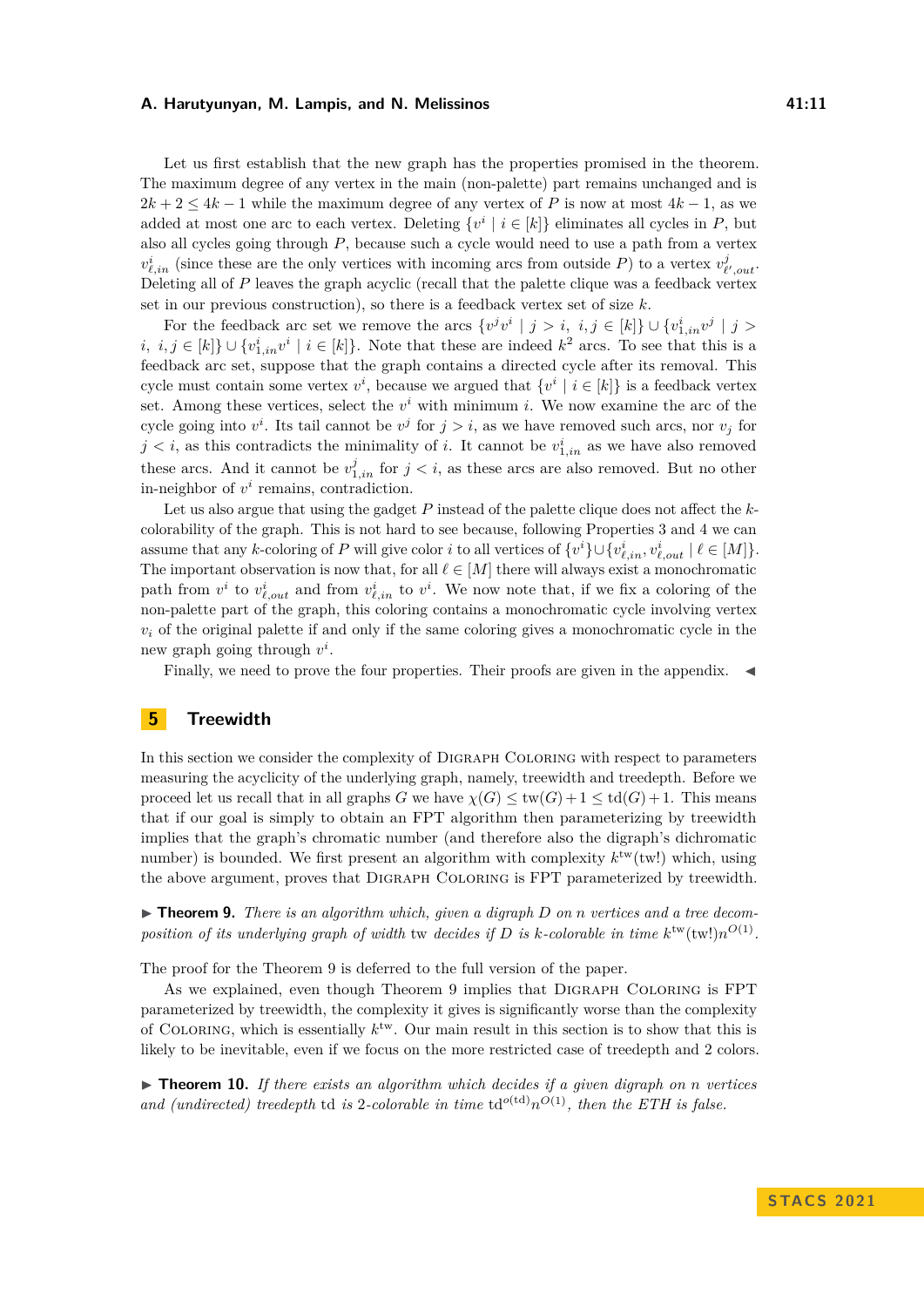## **41:12 Digraph Coloring and Distance to Acyclicity**

**Proof.** Suppose we are given a 3-SAT formula *ϕ* with *n* variables and *m* clauses. We will produce a digraph *G* such that  $|V(G)| = 2^{O(n/\log n)}m$  and  $\text{td}(G) = O(n/\log n)$  and *G* is 2-colorable if and only if *ϕ* is satisfiable. Before we proceed, observe that if we can construct such a graph the theorem follows, as an algorithm with running time  $O^*(\text{td}^{o(td)})$  for 2-coloring *G* would decide the satisfiability of  $\phi$  in time  $2^{o(n)}$ .

To simplify presentation we assume without loss of generality that *n* is a power of 2 (otherwise adding dummy variables to  $\phi$  can achieve this while increasing *n* be a factor of at most 2). We begin the construction of *G* by creating  $\log n$  independent sets  $V_1, \ldots, V_{\log n}$ , each of size  $\lceil \frac{2en}{\log^2 n} \rceil$ . We add a vertex *u* and connect it with arcs in both directions to all vertices of  $\cup_{i \in [\log n]} V_i$ . We also partition the variables of  $\phi$  into  $\log n$  sets  $X_1, \ldots, X_{\log n}$  of size at most  $\lceil \frac{n}{\log n} \rceil$ .

The main idea of our construction is that the vertices of  $V_i$  will represent an assignment to the variables of  $X_i$ . Observe that all vertices of  $V_i$  are forced to obtain the same color (as all are forced to have a distinct color from *u*), therefore the way these vertices represent an assignment is via their topological ordering in the DAG they induce together with other vertices of the graph which obtain the same color.

To continue our construction, for each  $i \in [\log n]$  we do the following: we enumerate all the possible truth assignments of the variables of  $X_i$  and for each such truth assignment  $\sigma: X_i \to \{0,1\}^{|X_i|}$  we define (in an arbitrary way) a distinct ordering  $\rho(\sigma)$  of the vertices of *V*<sub>*i*</sub>. We will say that the ordering  $\rho(\sigma)$  is the *translation* of assignment  $\sigma$ . Note that there  $\text{are } |V_i|! \geq (\frac{2en}{\log^2 n})! \geq (\frac{2n}{\log^2 n})^{\frac{2en}{\log^2 n}} = 2^{\frac{2en}{\log^2 n}(1 + \log n - 2\log\log n)} > 2^{\lceil \frac{n}{\log n} \rceil}$  for *n* sufficiently large, so it is possible to translate truth assignments to  $X_i$  to orderings of  $V_i$  injectively. Note that enumerating all assignments for each group takes time  $2^{O(n/\log n)} = 2^{o(n)}$ .

Consider now a clause  $c_i$  of  $\phi$  and suppose some variable of the group  $X_i$  appears in  $c_i$ . For each truth assignment  $\sigma$  to  $X_i$  which satisfies  $c_j$  we construct an independent set  $S_{j,i,\sigma}$ of size  $|X_i| - 1$ , label its vertices  $s^{\ell}_{j,i,\sigma}$ , for  $\ell \in [|X_i| - 1]$ . For each  $\ell$  we add an arc from  $\rho(\sigma)^{-1}(\ell)$  to  $s^{\ell}_{j,i,\sigma}$  and an arc from  $s^{\ell}_{j,i,\sigma}$  to  $\rho(\sigma)^{-1}(\ell+1)$ . In other words, the  $\ell$ -th vertex of  $S_{j,i,\sigma}$  has an incoming arc from the vertex of  $V_i$  which is  $\ell$ -th according to the ordering  $\rho(\sigma)$ which is the translation of assignment  $\sigma$  and an outgoing arc to the vertex of  $V_i$  which is in position  $(\ell + 1)$  in the same ordering. Observe that this implies that if all vertices of  $V_i$ and of  $S_{i,i,\sigma}$  are given the same color, then the topological ordering of the induced DAG will agree with  $\rho(\sigma)$  on the vertices of  $V_i$ .

To complete the construction, for each clause  $c_j$  we do the following: take all independent sets  $S_{j,i,\sigma}$  which we have constructed for  $c_j$  and order them in a cycle in some arbitrary way. For two sets  $S_{j,i,\sigma}$ ,  $S_{j,i',\sigma'}$  which are consecutive in this cycle add a new "connector" vertex  $p_{j,i,\sigma,i',\sigma'}$ , all arcs from  $S_{j,i,\sigma}$  to this vertex, and all arcs from this vertex to  $S_{j,i',\sigma'}$ . Finally, we connect each connector vertex  $p_{j,i,\sigma,i',\sigma'}$  we have constructed to an arbitrary vertex of  $V_1$ with a digon. This completes the construction.

Let us argue that if  $\phi$  is satisfiable, then *G* is 2-colorable. We color *u* with color 2, all the vertices in  $V_i$  for  $i \in [\log n]$  with 1 and all connector vertices  $p_{i,j,\sigma,i',\sigma'}$  with 2. For each clause  $c_j$  there exists a group  $X_i$  that contains a variable of  $c_j$  such that the supposed satisfying assignment of  $\phi$ , when restricted to  $X_i$  gives an assignment  $\sigma: X_i \to \{0,1\}^{|X_i|}$ which satisfies  $c_j$ . Therefore, there exists a corresponding set  $S_{j,i,\sigma}$ . Color all vertices of this set with 1. After doing this for all clauses, we color all other vertices with 2. We claim this is a valid 2-coloring. Indeed, the graph induced by color 2 is acyclic, as it contains *u* (but none of its neighbors) and for each  $c_j$ , all but one of the sets  $S_{j,i,\sigma}$  and the vertices  $p_{j,i,\sigma,i',\sigma'}$ . Since these sets have been connected in a directed cycle throught connector vertices, and for each  $c_j$  we have colored one of these sets with 1, the remaining sets induce a DAG. For the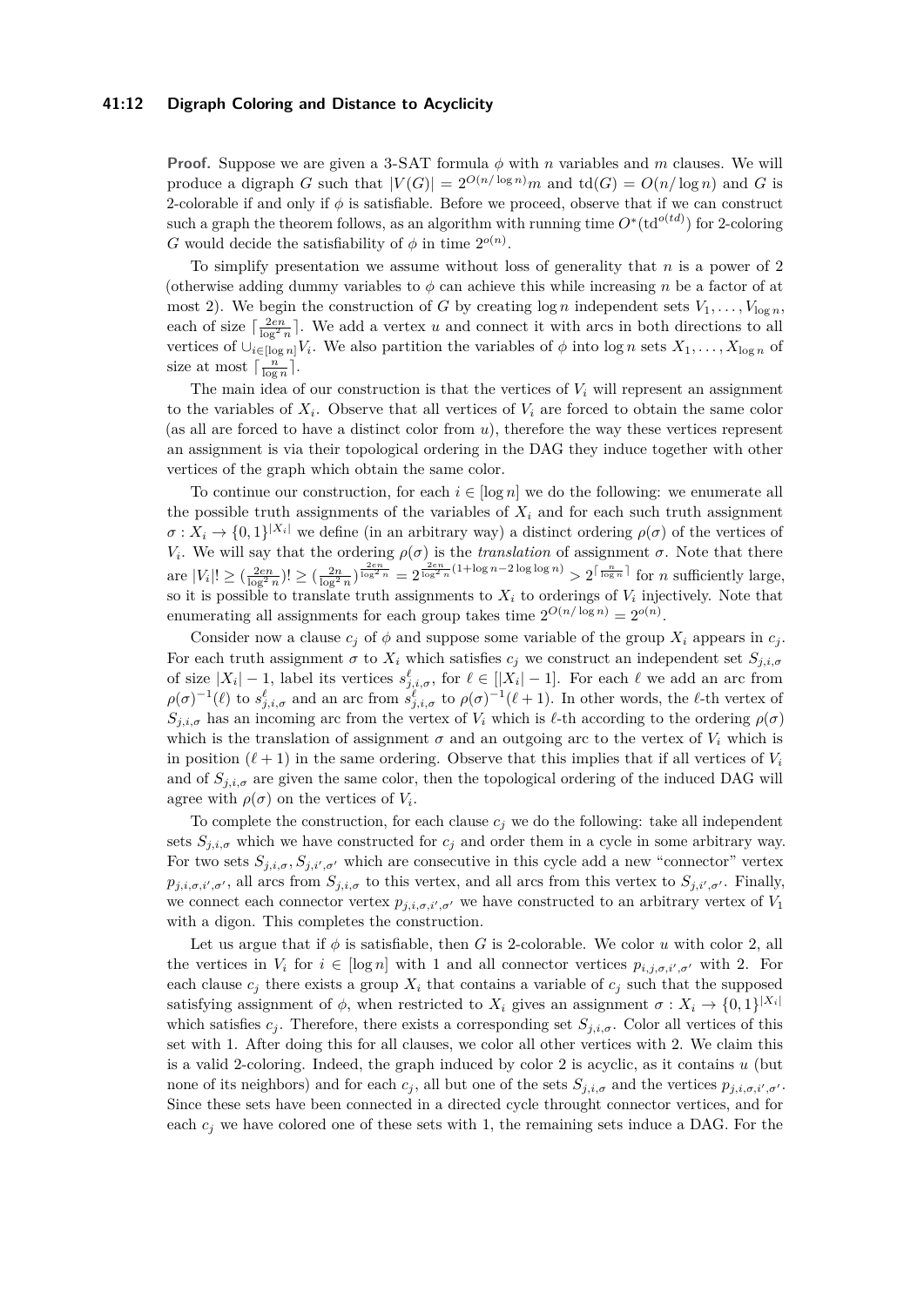graph induced by color 1 consider for each  $V_i$  the ordering  $\rho(\sigma)$ , where  $\sigma$  is the satisfying assignment restricted to  $V_i$ . Every vertex outside  $V_i$  which received color 1 and has arcs to  $V_i$ , has exactly one incoming and one outgoing arc to  $V_i$ . Furthermore, the directions of these arcs agree with the ordering  $\rho(\sigma)$ . Hence, since  $\bigcup_{i\in[\log n]}V_i$  touches all arcs with both endpoints having color 1 and all such arcs respect the orderings of  $V_i$ , the graph induced by color 1 is acyclic.

For the converse direction, suppose we have a 2-coloring of *G*. Without loss of generality, *u* has color 2 and  $\bigcup_{i\in [\log n]} V_i$  has color 1. Furthermore, all connectors  $p_{j,i,\sigma,i',\sigma'}$  also have color 2. Consider now a clause  $c_j$ . We claim that there must be a group  $S_{j,i,\sigma}$  such that  $S_{j,i,\sigma}$ does not use color 2. Indeed, if all such groups use color 2, since they are linked in a directed cycle with all possible arcs between consecutive groups and connectors, color 2 would not induce a DAG. So, for each  $c_j$  we find a group  $S_{j,i,\sigma}$  that is fully colored 1 and infer from this the truth assignment  $\sigma$  for the group  $X_i$ . Doing this for all clauses gives us an assignment that satisfies every clause. However, we need to argue that the assignment we extract is consistent, that is, there do not exist  $S_{j,i,\sigma}$  and  $S_{j',i,\sigma'}$  which are fully colored 1 with  $\sigma \neq \sigma'$ . For the sake of contradiction, suppose that two such sets exist, and recall that  $\rho(\sigma) \neq \rho(\sigma')$ . We now observe that if  $S_{j,i,\sigma} \cup V_i$  only uses color 1, then any topological ordering of  $V_i$  in the graph induced by color 1 must agree with  $\rho(\sigma)$ , which is a total ordering of  $V_i$ . In a similar way, the ordering of  $V_i$  must agree with  $\rho(\sigma')$ , so if  $\sigma \neq \sigma'$  we get a contradiction.

Finally, let us argue about the parameters of *G*. For each clause  $c_j$  of  $\phi$  we construct an independent set of size  $O(n/\log^2 n)$  for each satisfying assignment of a group  $X_i$  containing a variable of  $c_j$ . There are at most 3 such groups, and each group has at most  $2^{n/\log n}$ satisfying assignments for  $c_j$ , so  $|V(G)| = 2^{O(n/\log n)}m$ .

For the treedepth, recall that deleting a vertex decreases treedepth by at most 1. We delete *u* and all of  $\bigcup_{i \in [\log n]} V_i$  which are  $O(n/\log n)$  vertices in total. It now suffices to prove that in the remainder all components have treedepth  $O(n/\log n)$ . In the remainder every component is made up of the directed cycle formed by sets  $S_{j,i,\sigma}$  and connectors  $p_{j,i,\sigma,i',\sigma'}$ . We first delete a vertex  $p_{j,i,\sigma,i',\sigma'}$  to turn the cycle into a directed "path" of length  $L = 2^{O(n/\log n)}$ . We now use the standard argument which proves that paths of length *L* have treedepth  $\log L$ , namely, we delete the  $p_{j,i,\sigma,i',\sigma'}$  vertex that is closest to the middle of the path and then recursively do the same in each component. This shows that the remaining graph has treedepth logarithmic in the length of the path, therefore at most  $O(n/\log n)$ .

# **6 Conclusions**

In this paper we have strengthened known results about the complexity of DIGRAPH COLORing on digraphs which are close to being DAGs, precisely mapping the threshold of tractability for DFVS and FAS; and we precisely bounded the complexity of the problem parameterized by treewidth, uncovering an important discrepancy with its undirected counterpart. One question for further study is to settle the degree bound for which *k*-Digraph Coloring is NP-hard for DFVS *k*, and more generally to map out how the tractability threshold for the degree evolves for larger values of the DFVS from  $4k - \Theta(1)$  to  $2k + \Theta(1)$ , which is the correct threshold when the DFVS is unbounded. With regards to undirected structural parameters, it would be interesting to investigate whether a  $ve^{o(vc)}$  algorithm exists for 2-Digraph Coloring, where vc is the input graph's vertex cover, as it seems challenging to extend our hardness result to this more restricted case.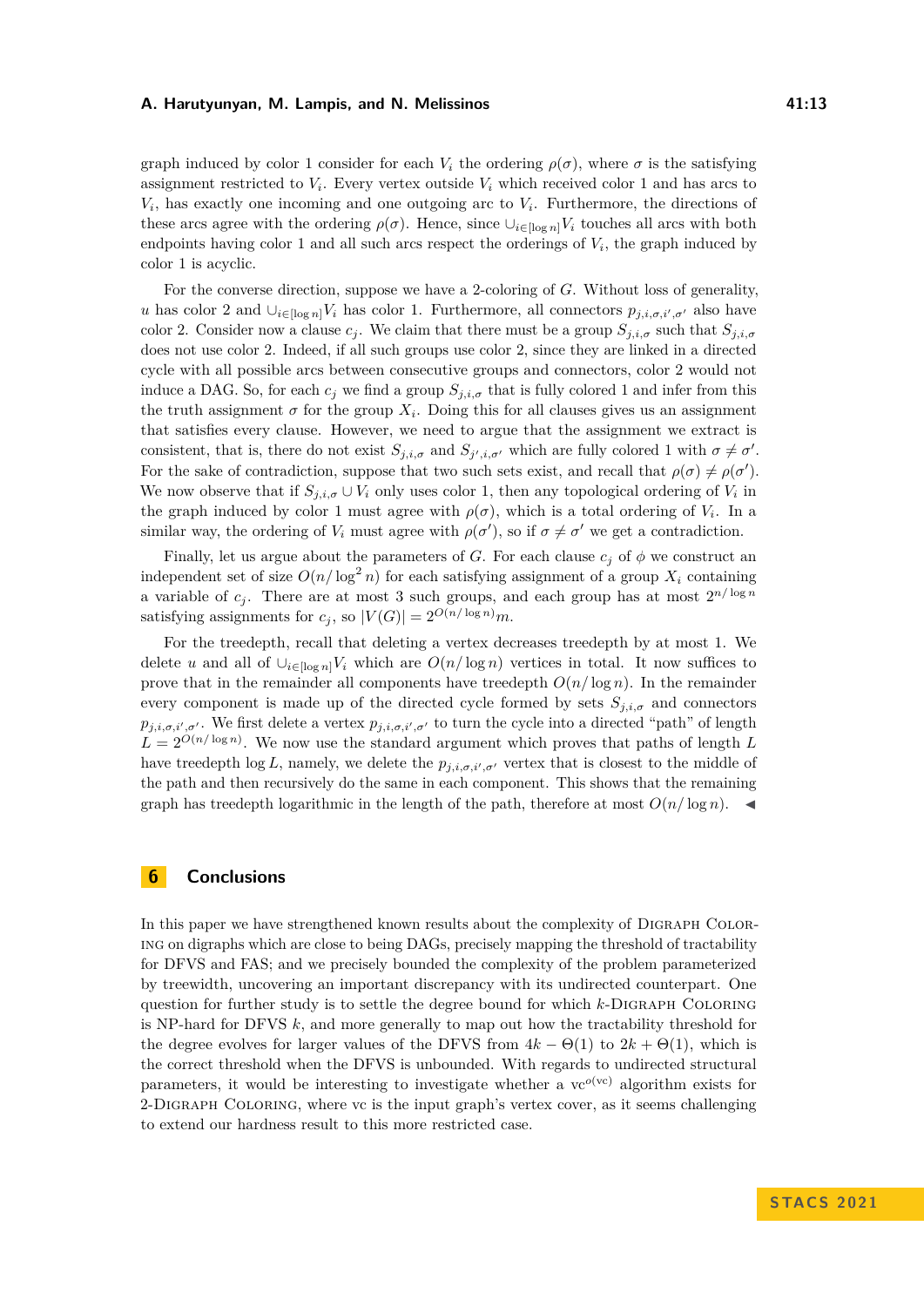## **References**

- <span id="page-13-0"></span>**1** Pierre Aboulker, Nathann Cohen, Frédéric Havet, William Lochet, Phablo F. S. Moura, and Stéphan Thomassé. Subdivisions in digraphs of large out-degree or large dichromatic number. *Electron. J. Comb.*, 26(3):P3.19, 2019.
- <span id="page-13-1"></span>**2** Stephan Dominique Andres and Winfried Hochstättler. Perfect digraphs. *Journal of Graph Theory*, 79(1):21–29, 2015.
- <span id="page-13-13"></span>**3** Julien Baste, Ignasi Sau, and Dimitrios M. Thilikos. A complexity dichotomy for hitting connected minors on bounded treewidth graphs: the chair and the banner draw the boundary. In Shuchi Chawla, editor, *Proceedings of the 2020 ACM-SIAM Symposium on Discrete Algorithms, SODA 2020, Salt Lake City, UT, USA, January 5-8, 2020*, pages 951–970. SIAM, 2020. [doi:10.1137/1.9781611975994.57](https://doi.org/10.1137/1.9781611975994.57).
- <span id="page-13-2"></span>**4** Julien Bensmail, Ararat Harutyunyan, and Ngoc-Khang Le. List coloring digraphs. *Journal of Graph Theory*, 87(4):492–508, 2018.
- <span id="page-13-14"></span>**5** Benjamin Bergougnoux, Édouard Bonnet, Nick Brettell, and O-joung Kwon. Close relatives of feedback vertex set without single-exponential algorithms parameterized by treewidth. *CoRR*, abs/2007.14179, 2020. [arXiv:2007.14179](http://arxiv.org/abs/2007.14179).
- <span id="page-13-9"></span>**6** Dietmar Berwanger, Anuj Dawar, Paul Hunter, Stephan Kreutzer, and Jan Obdrzálek. The dag-width of directed graphs. *J. Comb. Theory, Ser. B*, 102(4):900–923, 2012.
- <span id="page-13-3"></span>**7** Drago Bokal, Gasper Fijavz, Martin Juvan, P. Mark Kayll, and Bojan Mohar. The circular chromatic number of a digraph. *Journal of Graph Theory*, 46(3):227–240, 2004. [doi:10.1002/](https://doi.org/10.1002/jgt.20003) [jgt.20003](https://doi.org/10.1002/jgt.20003).
- <span id="page-13-12"></span>**8** Marthe Bonamy, Lukasz Kowalik, Jesper Nederlof, Michal Pilipczuk, Arkadiusz Socala, and Marcin Wrochna. On directed feedback vertex set parameterized by treewidth. In Andreas Brandstädt, Ekkehard Köhler, and Klaus Meer, editors, *Graph-Theoretic Concepts in Computer Science - 44th International Workshop, WG 2018, Cottbus, Germany, June 27-29, 2018, Proceedings*, volume 11159 of *Lecture Notes in Computer Science*, pages 65–78. Springer, 2018. [doi:10.1007/978-3-030-00256-5\\_6](https://doi.org/10.1007/978-3-030-00256-5_6).
- <span id="page-13-15"></span>**9** Édouard Bonnet, Nick Brettell, O-joung Kwon, and Dániel Marx. Generalized feedback vertex set problems on bounded-treewidth graphs: Chordality is the key to single-exponential parameterized algorithms. *Algorithmica*, 81(10):3890–3935, 2019. [doi:10.1007/s00453-019-00579-4](https://doi.org/10.1007/s00453-019-00579-4).
- <span id="page-13-5"></span>**10** Jianer Chen, Yang Liu, Songjian Lu, Barry O'Sullivan, and Igor Razgon. A fixed-parameter algorithm for the directed feedback vertex set problem. *J. ACM*, 55(5):21:1–21:19, 2008.
- <span id="page-13-4"></span>**11** Xujin Chen, Xiaodong Hu, and Wenan Zang. A min-max theorem on tournaments. *SIAM J. Comput.*, 37(3):923–937, 2007. [doi:10.1137/060649987](https://doi.org/10.1137/060649987).
- <span id="page-13-6"></span>**12** Marek Cygan, Fedor V. Fomin, Lukasz Kowalik, Daniel Lokshtanov, Dániel Marx, Marcin Pilipczuk, Michal Pilipczuk, and Saket Saurabh. *Parameterized Algorithms*. Springer, 2015.
- <span id="page-13-11"></span>**13** Marek Cygan, Jesper Nederlof, Marcin Pilipczuk, Michal Pilipczuk, Johan M. M. van Rooij, and Jakub Onufry Wojtaszczyk. Solving connectivity problems parameterized by treewidth in single exponential time. In Rafail Ostrovsky, editor, *IEEE 52nd Annual Symposium on Foundations of Computer Science, FOCS 2011, Palm Springs, CA, USA, October 22-25, 2011*, pages 150–159. IEEE Computer Society, 2011. [doi:10.1109/FOCS.2011.23](https://doi.org/10.1109/FOCS.2011.23).
- <span id="page-13-16"></span>**14** Tomás Feder, Pavol Hell, and Carlos S. Subi. Complexity of acyclic colorings of graphs and digraphs with degree and girth constraints. *CoRR*, abs/1907.00061, 2019. [arXiv:1907.00061](http://arxiv.org/abs/1907.00061).
- <span id="page-13-10"></span>**15** Henning Fernau and Daniel Meister. Digraphs of bounded elimination width. *Discret. Appl. Math.*, 168:78–87, 2014.
- <span id="page-13-7"></span>**16** Fedor V. Fomin, Petr A. Golovach, Daniel Lokshtanov, and Saket Saurabh. Intractability of clique-width parameterizations. *SIAM J. Comput.*, 39(5):1941–1956, 2010.
- <span id="page-13-8"></span>**17** Fedor V. Fomin, Petr A. Golovach, Daniel Lokshtanov, Saket Saurabh, and Meirav Zehavi. Clique-width III: hamiltonian cycle and the odd case of graph coloring. *ACM Trans. Algorithms*, 15(1):9:1–9:27, 2019.